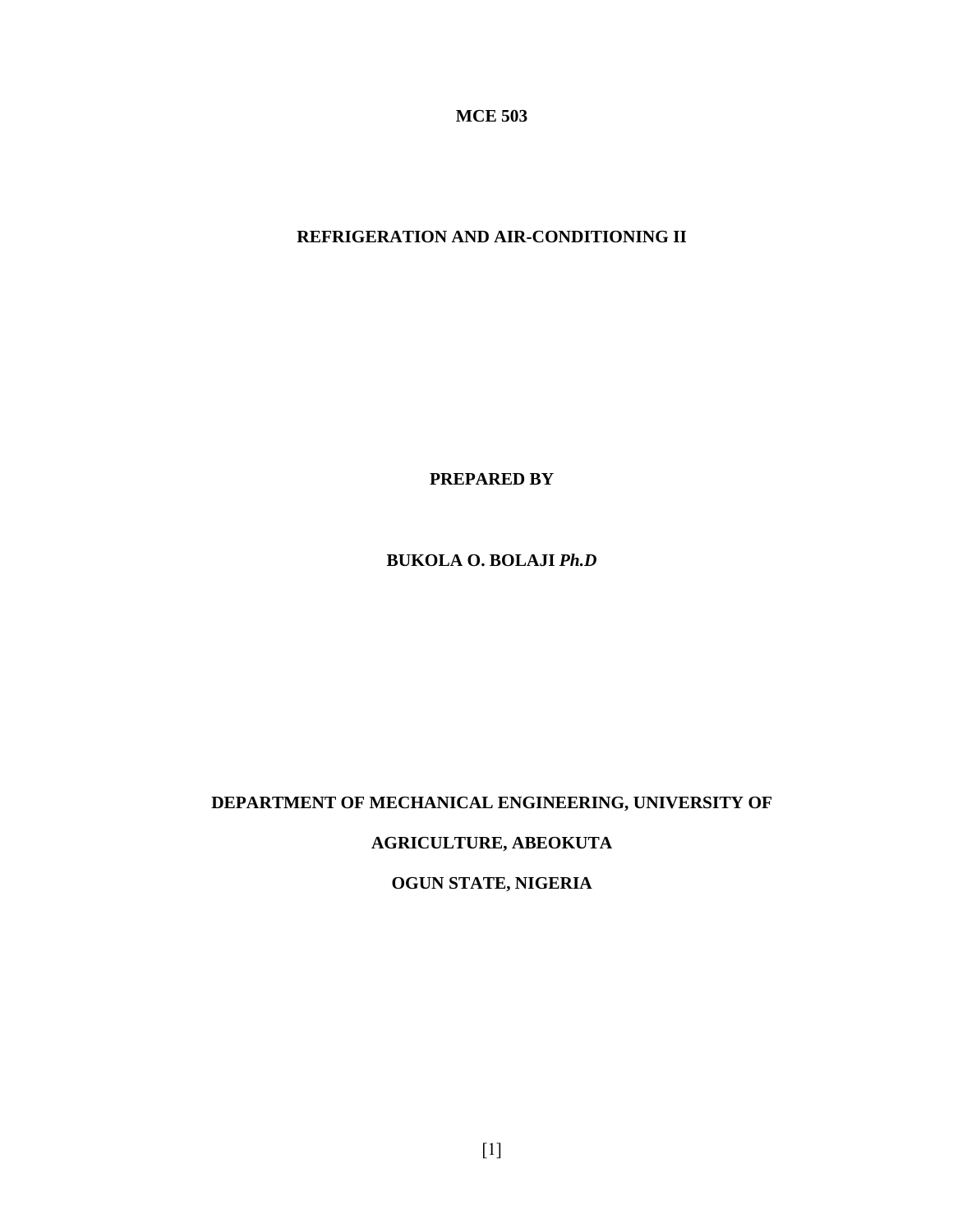#### **1.0 ELEMENTS AND DESIGN OF REFRIGERATION SYSTEMS**

Refrigeration is the cooling effect of the process of extracting heat from a lower temperature heat source, a substance or cooling medium, and transferring it to a higher temperature sink, probably atmospheric air and surface water to maintain the temperature of the heat source below that of the surroundings. Therefore, *Refrigeration is defined as the branch of science that deals with the process of reducing and maintaining the temperature of a space or material below the temperature of the surroundings*.

### **1.1 VAPOUR COMPRESSION REFRIGERATION**

The vapour compression cycle is the most widely used refrigeration cycle in practice. In this cycle, a compressor compresses the refrigerant to a higher pressure and temperature from an evaporated vapour at low pressure from an evaporated vapour at low pressure and temperature. The compressed refrigerant is condensed into liquid form by releasing the latent heat of condensation to the condenser water. Liquid refrigerant is then throttled to a low-pressure, low temperature vapour, producing the refrigeration effect during evaporation. Vapour compression is often called mechanical refrigeration, that is, refrigeration by mechanical compression.

### **1.2 CARNOT REFRIGERATION CYCLE**

The Carnot cycle is one whose efficiency cannot be exceeded when operating between two given temperature. The Carnot heat engine receives energy at a high of temperature, converts a portion of the energy into work, and discharges the remainder to a heat sink a low level of temperature.

The Carnot refrigeration cycle performs the reverse effect of the heat engine, because it transfers energy from a low level of temperature to a high level of

[2]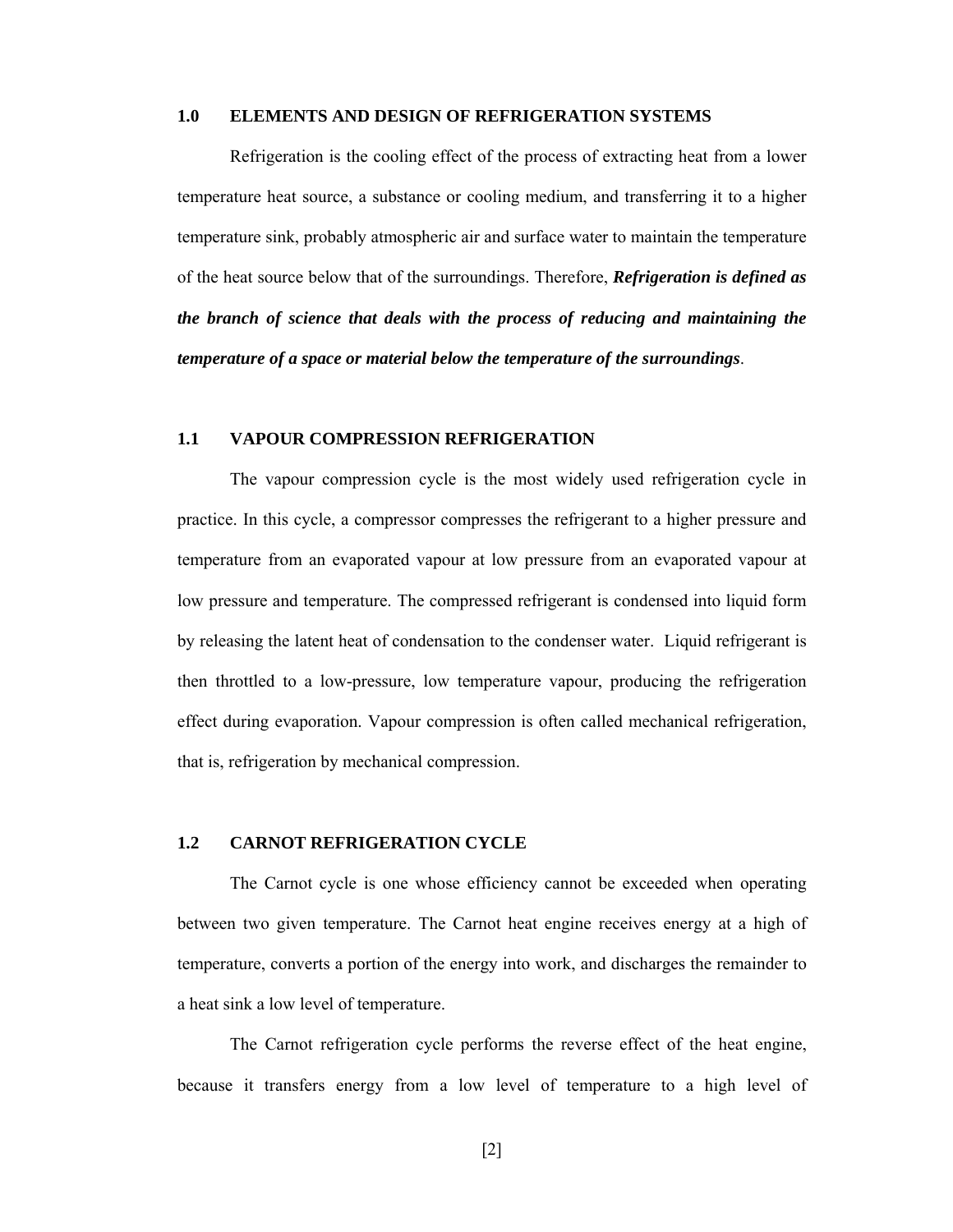temperature. The diagram of the equipment and the temperature-entropy diagram of the refrigeration cycle are shown in Figs 1 and 2.



**Fig. 1 Carnot Refrigeration cycle** 



**Fig. 2: T-s diagram of the Carnot refrigeration cycle** 

The processes which constitute the cycle are:

Process 1 - 2: Isontropic compression,  $S_1 = S_2$ 

Process 2 – 3: Isothermal rejection of heat Tc= constant i.e.  $T_2 = T_3$ 

Process  $3 - 4$ : Isentropic expansion  $S_3 = S_4$ 

Process 4 – 1: Isothermal addition of heat (heat absorption from the cold reservoir) at Te

– constant i.e.  $T_1 = T_4$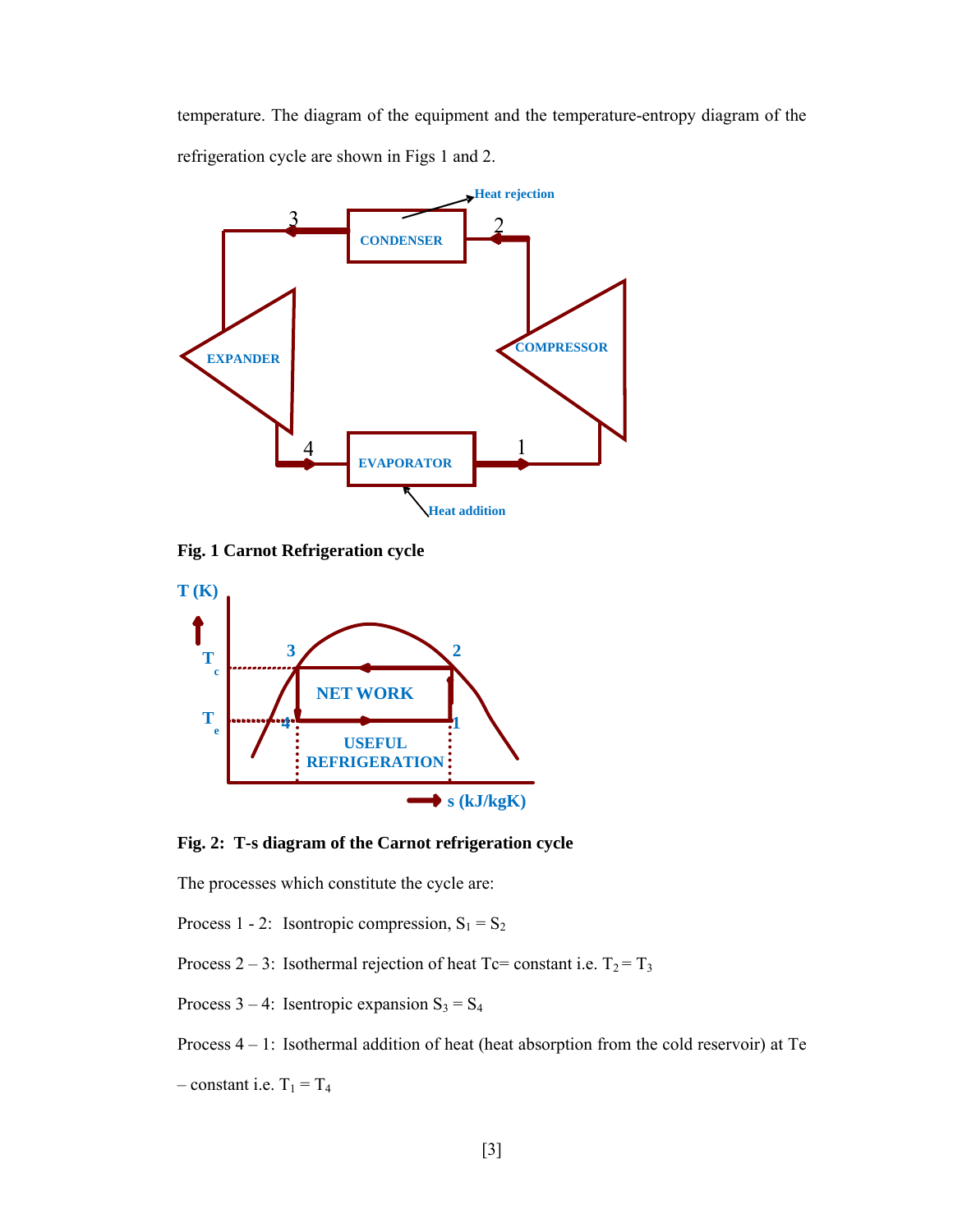All processes in the Carnot cycle are thermo dynamical reversible. Processes 1-2 and 3- 4 are consequently reversible adiabatic (isentropic).

The withdrawal of heat from the low temperature source in process 4-1 is the refrigeration step and is the entire purpose of the cycle. All the other processor in the cycle functions so that the low temperature energy can be discharged to some convenient high-temperature sink.

The Carnot cycle, consist of reversible which make its efficiency high than could be achieved in an actual cycle. Although Carnot cycle is an unattainable ideal cycle, it necessary to study the cycle because of the following reason:

- (i) It serves a standard of comparison, and
- (ii) It provides a convenient guide to the temperatures that should be maintained to achieve maximum effectiveness.

## **1.3 COEFFICIENT OF PERFORMANCE (COP)**

The index of performance is not called efficiency, because that term is usually reserved for the ratio of output to input. The ratio of output to input would be misleading applied to a refrigeration system because the input in process 2-3 (Fig. 2) is usually wasted. The performance term in the refrigeration cycle is called the coefficient of performance, (COP), defined as

$$
COP_{ref} = \frac{\text{Veeful Refulgeration}}{\text{Net Work}} = \frac{\text{Refulgerating Effect}}{\text{Net Work}}
$$

The two terms which make up the coefficient of performance  $(COP_{ref})$  must be in the same unit, so that the  $COP_{ref}$  is dimensionless. From Fig. 2, refrigerating effect,

$$
Q_e = Tds = T_1 (S_1 - S_4)
$$
 and

Network  $W = Q_c - Q_e = T_2 (S_2 - S_3) - T_1 (S_1 - S_4)$ .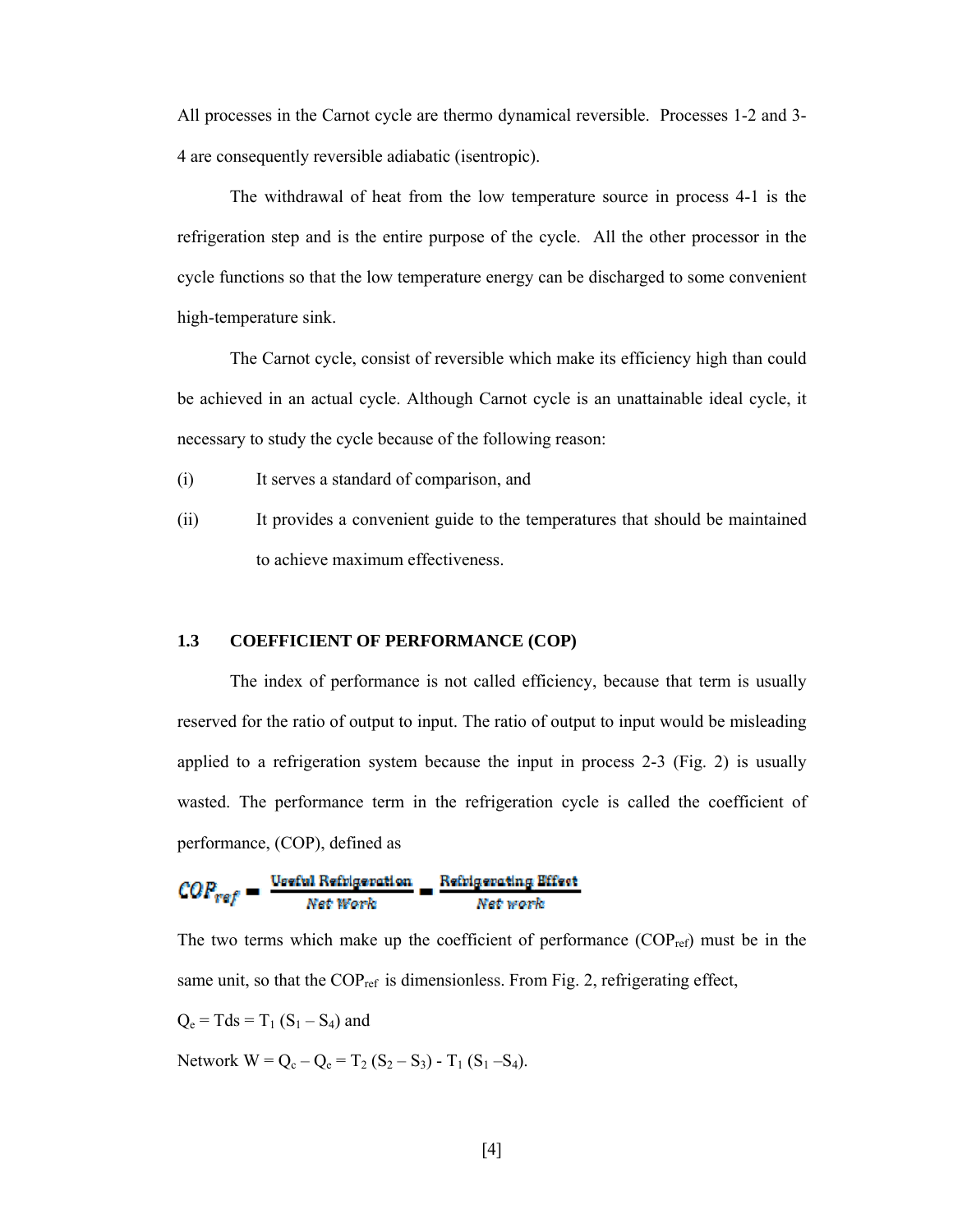The Net Work is the area enclosed in rectangle 1-2-3-4 (Fig. 2). An expression for the coefficient of performance of the Carnot refrigeration cycle is:

$$
COP_{ref, Carnot} = \frac{q_{\theta}}{W} = \frac{q_{\theta}}{q_{\theta} - q_{\theta}}
$$
  
\n
$$
COP_{ref, Carnot} = \frac{T_1(s_1 - s_4)}{T_2(s_2 - s_3) - T_1(s_1 - s_4)}
$$
  
\n
$$
s_2 - s_3 = s_1 - s_4, \text{ since } s_2 = S_1 \text{ and } S_3 = S_4
$$
  
\nTherefore, 
$$
COP_{ref, Carnot} = \frac{T_1(s_1 - s_4)}{(T_2 - T_1)(s_1 - s_4)}
$$
  
\n
$$
COP_{ref, Carnot} = \frac{T_1}{T_2 - T_4} = \frac{T_3}{T_0 - T_6}
$$
  
\n(1.1)

Where,  $T_e$  = temperature in the evaporator

 $T_c$  = temperature in the condenser

# **HEAT PUMP**

 $COP_{hp} = \frac{Heat\ Rejected\ from\ the\ Cycle}{Net\ Work}$ For heat pump

$$
COP_{hp} = \frac{q_o}{q_o - q_o} = \frac{\tau_b (s_b - s_b)}{\tau_b (s_b - s_b) - \tau_b (s_b - s_a)}
$$

$$
COP_{hp} = \frac{\tau_b}{\tau_b - \tau_b} \quad or \quad \frac{\tau_o}{\tau_b - \tau_b} \tag{1.2}
$$

The coefficient of performance of the Carnot cycles is entirely a function of the temperature limits and vary from zero to infinity. The thermodynamic analysis per unit mass of reversed Carnot cycle with vapour as a refrigerant is given below:

Refrigerating effect, 
$$
Q_e
$$
 =  $h_1 - h_4$   
\nHeat rejected,  $Q_c$  =  $h_2 - h_3$   
\nCompressor Work,  $W_{cp}$  =  $h_2 - h_1$   
\nExpander Work,  $W_{ex}$  =  $h_3 - h_4$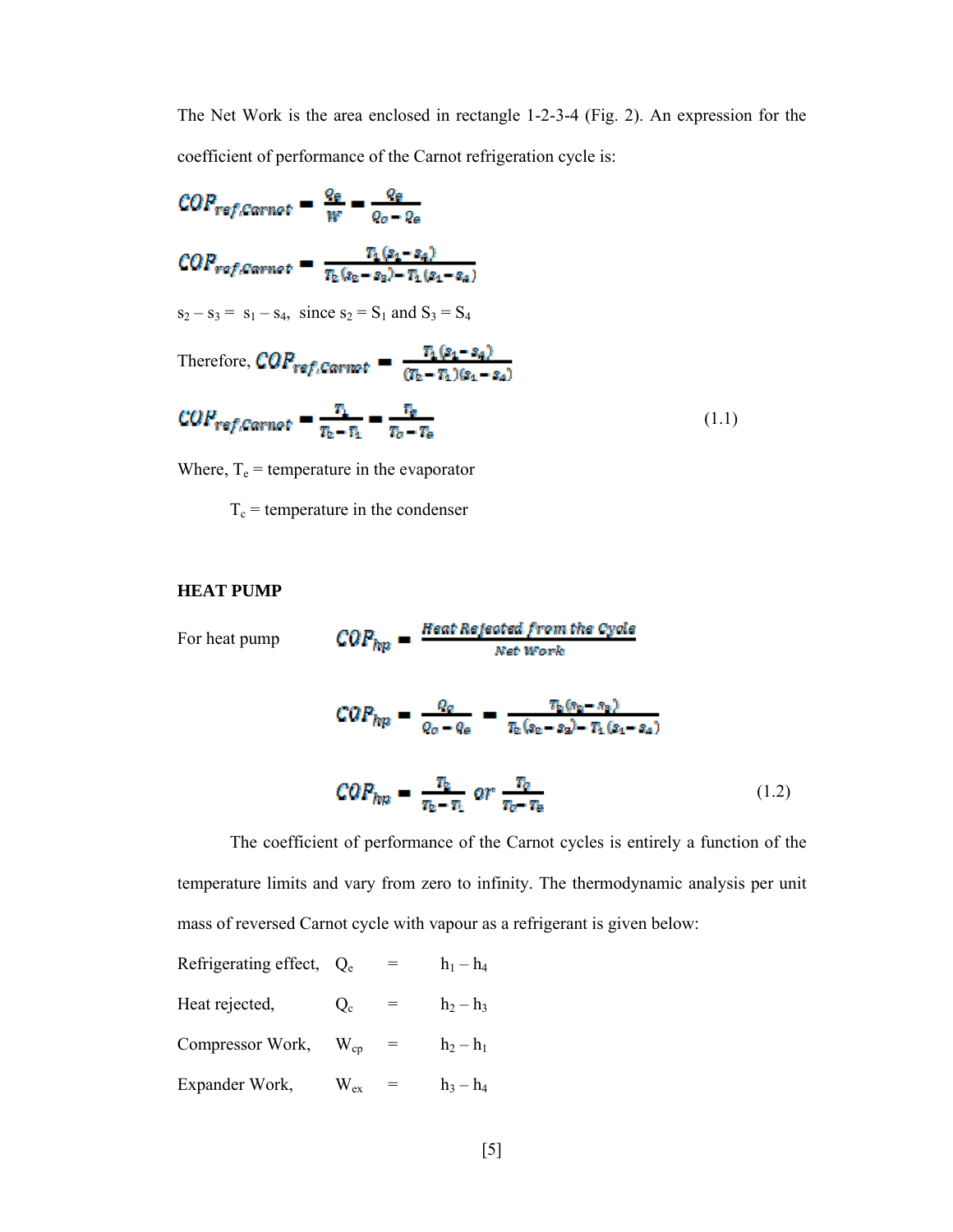Net work,

\n
$$
W = W_{cp} - W_{ex} = (h_2 - h_1) - (h_3 - h_4)
$$
\nOr

\n
$$
W = Q_c - Q_e \qquad = (h_2 - h_3) - (h_1 - h_4)
$$

$$
COP_{ref, Carnot} = \frac{q_e}{q_o - q_e} = \frac{h_4 - h_4}{(h_2 - h_2) - (h_1 - h_4)}
$$
(1.3)

#### **1.4 TONS OF REFRIGERATION**

It was common practice to measure amounts of refrigeration in tons of refrigeration. One ton of refrigeration (abbreviation: TR) is the amount of cooling produced by one U.S. ton of ice in melting over a period of 24 hours. Since an American ton is 907.2 kg and the latent of fusion of water amounts to 334.9 kJ/kg, therefore,

$$
1 TR = \frac{907.2 \times 334.9}{24 \times 3600} = 3.5165 \text{ kW}
$$

If cooling required is x kW of refrigeration, the rate of refrigerant circulation necessary is

as 
$$
m = \frac{\text{Using equation in kW}}{\text{Refrigersing Effect in k} / \text{kg}} = \frac{q_e}{q_e}
$$

$$
m = \frac{n}{h_4 - h_4}
$$
(1.4)

where  $\dot{m}$  is the mass floe rate of the refrigerant

#### **ASSIGNMENT 1**

A Carnot refrigerator has working temperatures of  $-30^{\circ}$ c and  $35^{\circ}$ c. If operates with R12 as a working fluid, calculate: (a) the work of isentropic compression and heat that of isentropic expansion, (b) refrigerating effect and heat rejected per kg of the refrigerant and (c) COP of the cycle. If the actual refrigerator operating on the same temperatures has a COP of 0.75 of the maximum, calculate (d) the power consumption and heat rejected to the surroundings per ton of refrigeration ( $ITR = 3.5165$  KW).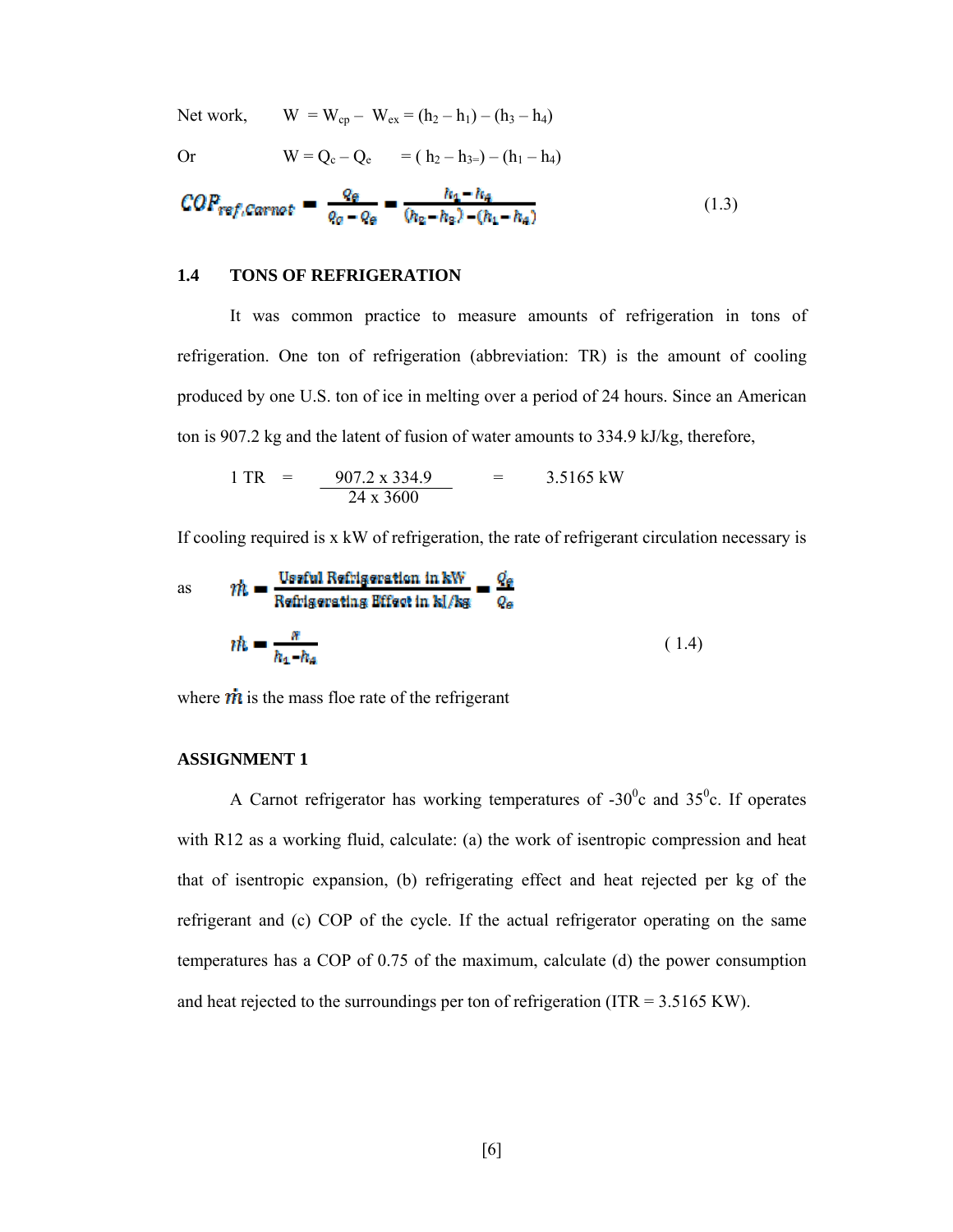#### **1.5 ACTUAL REFRIGERATION SYSTEMS**

 Although the Carnot cycle is theoretically the most efficient cycle between given temperatures Tc and Te, it sometimes has limitations for practical use. In actual cycle, the COP will be less than its Carnot value. For the purpose of comparison between the actual and Carnot value, the index of performance for cooling or refrigerating efficiency  $(\eta_{ref})$  is often used.

Refrigerating Efficiency, 
$$
\eta_{ref} = \frac{COP_{ref(actual)}}{COP_{ref(cannot)}}
$$
 (1.5)

The reverse Carnot cycle with vapour as a refrigerant can be used as a practical cycle with minor modifications. The isothermal processes of heat rejection and heat absorption, accompanying condensation and evaporation respectively, are nearly perfect process and easily achievable in practice. But the isentropic compression and expansion process have limitations which are suitably modified as follows:

- (a) The reverse Carnot cycle is simplified by replacing the expansion cylinder with a simple throttle value. Throttling process occur such that the initial enthalpy equals the final enthalpy. The process is highly irreversible so that the whole cycle becomes irreversible. The process is represented by line 3 - 4 on Fig. 3.
- (b) The compression process in the Carnot cycle involves the compression of wetrefrigerant vapour. The wet compression is not found suitable in the practical refrigeration; therefore it is desirable to have refrigerant vapour initially dry at the start of compression as shown in Fig. 3. Such compression is known as dry compression by line 1-2 in Fig. 3. The state of the vapour at the end of compression will be at pressure  $p_c$  which is the saturation pressure of the refrigerant corresponding to the condensing temperature  $T_c$ . The wet compression is not found suitable due to the following reason: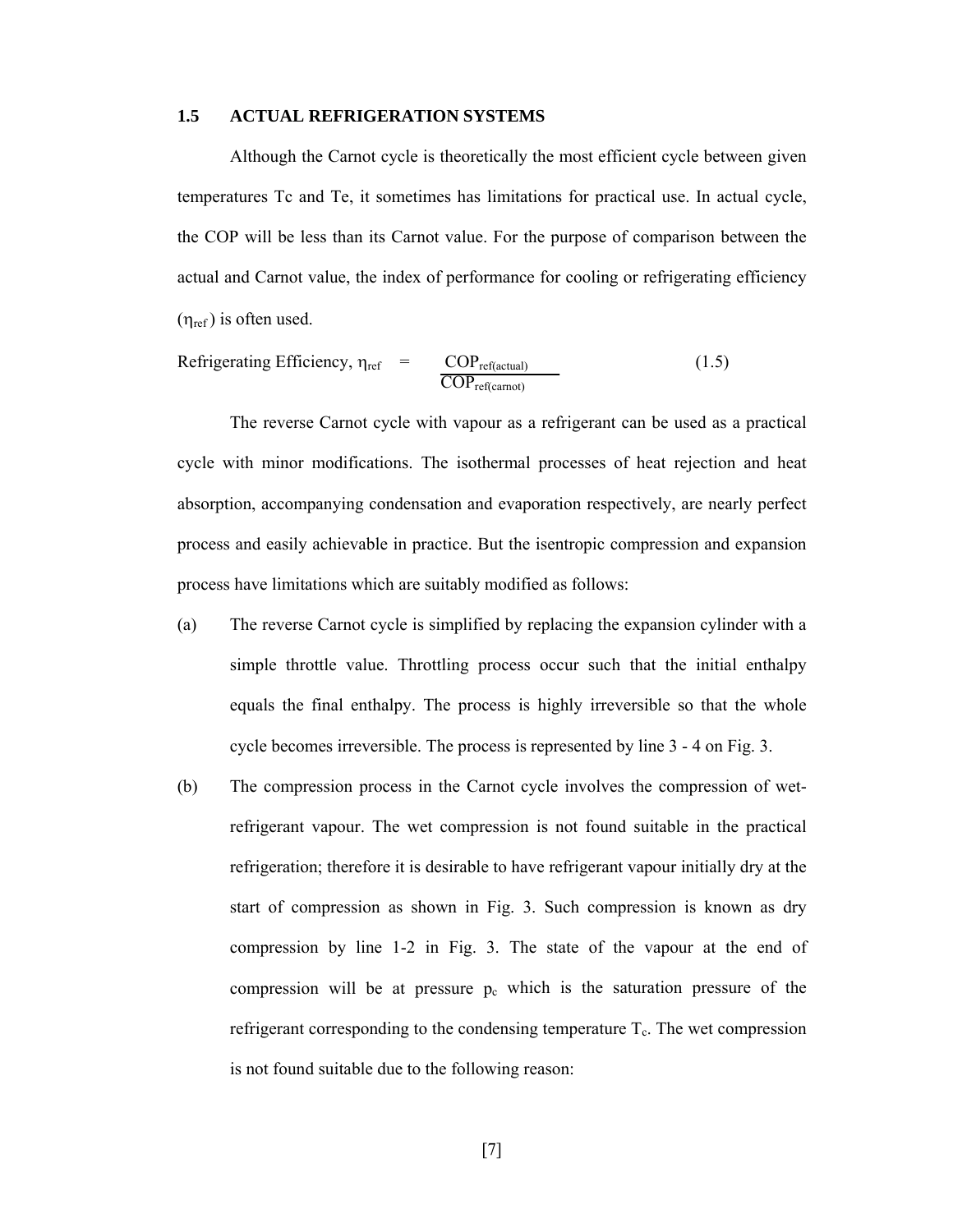- (i) Liquid refrigerant may be trapped in the head of the cylinder and may damage the compression value and the cylinder itself.
- (ii) Liquid- refrigerant droplets may wash away the lubricating oil from the walls of the compressor cylinder, thus increasing wear.



**SIMPLE SATURATION REFRIGERATION** 

Fig. 3 T-s diagram of a simple saturation refrigeration cycle

## **Expansion process 3-4:**

 Liquid refrigerant at condensing pressure pc flows through expansion value where its pressure falls to pc, which is the pressure in the evaporator and at compressor suction. At the expansion value part of the liquid refrigerant flashes into vapour (about 10-20%) vapour produced in this way is known as 'flash gases'. Point 4 is the state of refrigerant liquid and vapour mixture entering the evaporator. The process at the expansion value is isenthalpic (constant enthalpy;  $h_3 = h_4$ )

## **Evaporation process 4—1:**

 At the evaporator, the vaporization of the remaining liquid occurs at constant temperature  $T_e$ .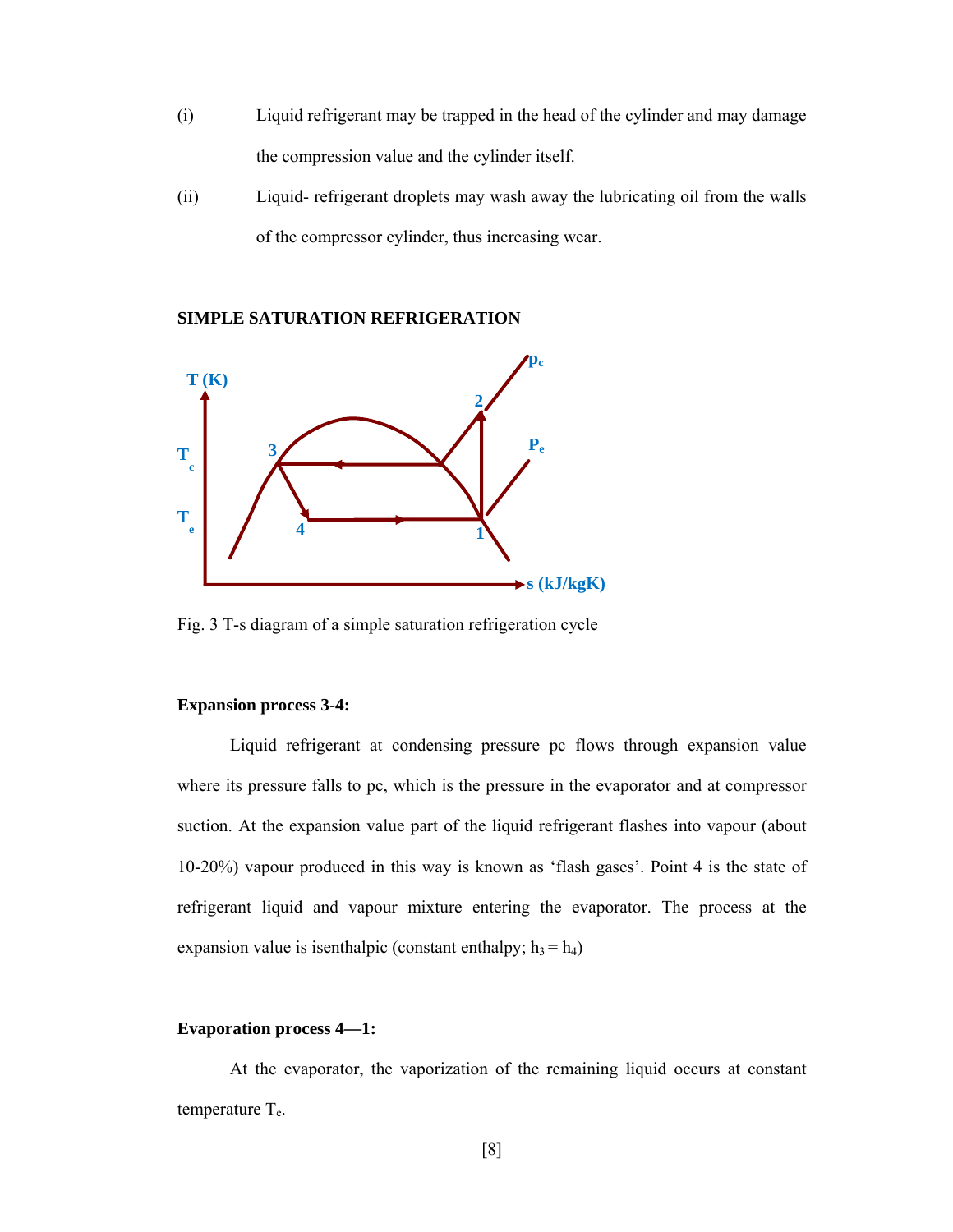Refrigerating effect = 
$$
h_1 - h_4
$$
 (1.6)

## **Compression process 1-2:**

Compression of refrigerant vapour from Pe to Pc occurs during process 1-2. As vapour is compressed the temperature rises and, finally, leaves the compressor as superheated gas at point 2. Work of compression  $W_c$  is given as:

$$
W_c = h_2 - h_1 (kJ/kg)
$$
  
\n
$$
W_c' = m'(h_2 = h_1)
$$
 (1.7)

Where  $m'$  = mass of refrigerant circulated in kg/s.

#### **Condensation process 2-3:**

 The refrigerant vapour loses its super heat and latent heat of evaporation. At constant pressure pc all vapour will turn to liquid. The total amount of heat rejected to the condenser is given as

$$
Q_c = h_2 - h_3 (kJ/kg) \qquad \text{or} \qquad Q'_c = m'(h_2 - h_3) kW \qquad (1.8)
$$

This cycle as described is called the simple saturation cycle. In practice:

- (i) The liquid entering the expansion value is usually several degrees cooler than condensing temperature.
- (ii) The gas entering the compressor, on the other hand, is several degrees warmer than the temperature of evaporation.
- (iii) There are pressure drops in the suction, discharge and liquid pipelines.
- (iv) The compression process is not truly isentropic.
- (v) The actual power required to drive the compressor is somewhat greater than Wc on account of frictional losses.

All these factors have to be taken into a more exact quantitative treatment of the subject.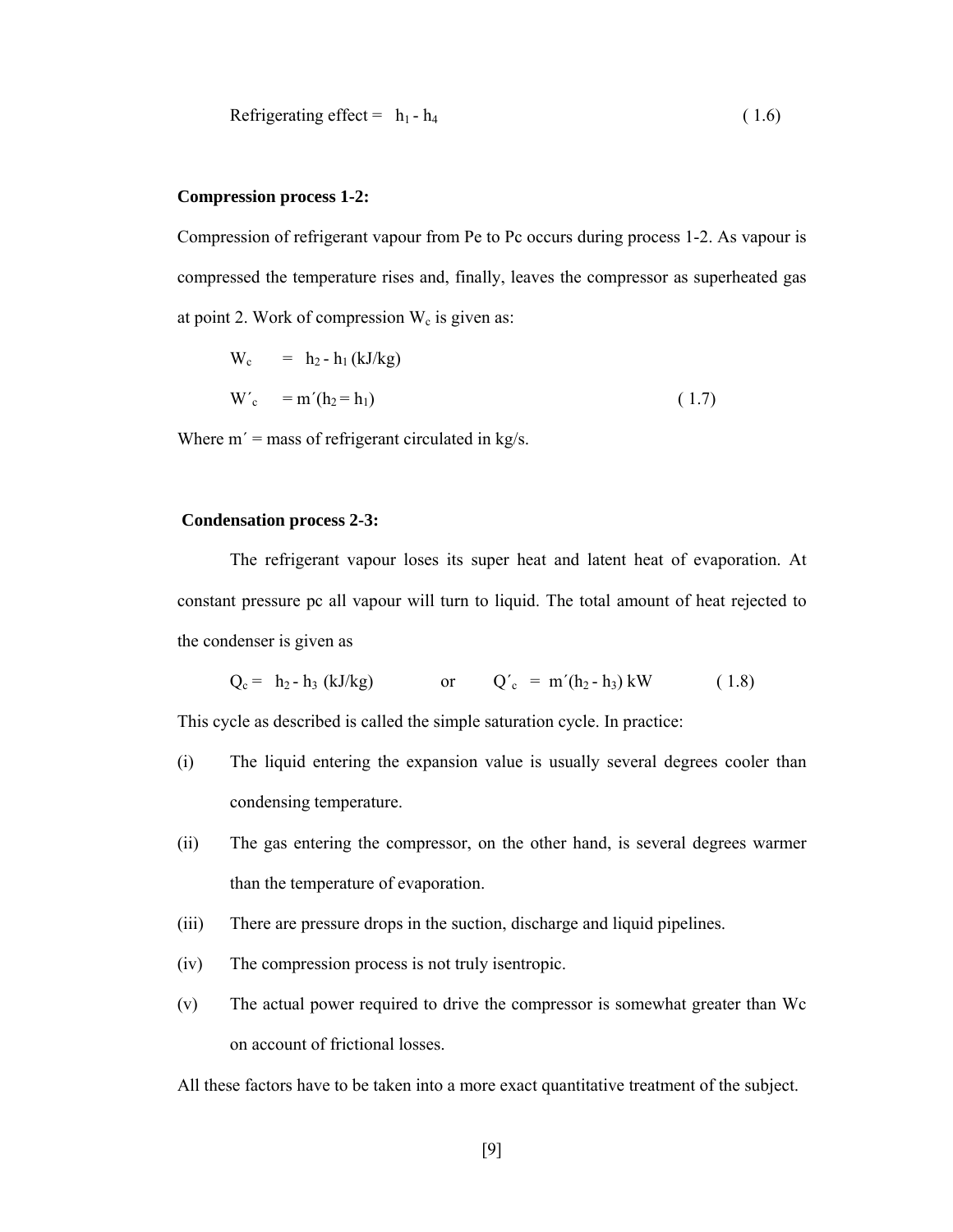## **1.6. SYSTEM CAPACITY**

The capacity of a system is usually expressed as "the rate at which heat is removed from the refrigerated space" usually expressed in kW. For a mechanical refrigerating system the capacity depends on two factors:

(i) the mass of refrigerant circulated per unit of time

(ii) the refrigerating effect per unit mass of refrigerant circulated.

$$
Q'_{e} = m'Q_{e}
$$
 (1.9)

where,  $Q'_e$  = refrigerating capacity in kW or kJ/s

 $Q_e$  = refrigerating effect in kJ/kg

 $m'$  = mass flow rate in kg/s

$$
V = m'v \tag{1.10}
$$

where V = total volume of vapour generated in the evaporation in  $m^3/s$ 

 $v =$  specific volume of the vapour at the vaporizing temperature in  $m^3/kg$ 

## **ASSIGNMENT 2**

The evaporating temperature of R 12 mechanical refrigeration system is  $-10^{\circ}$ C whilst the condensing temperature is  $40^{\circ}$ C. It is assumed that no sub-cooling of the liquid occurs so that temperature of the liquid at the refrigerant control is also 40°C. Calculate:

- (a) the refrigerating effect per kilogram
- (b) the mass of refrigerant circulated in kg/sec.per kW.
- (c) the volume of vapour generated in litre/sec.per kW of refrigerating capacity.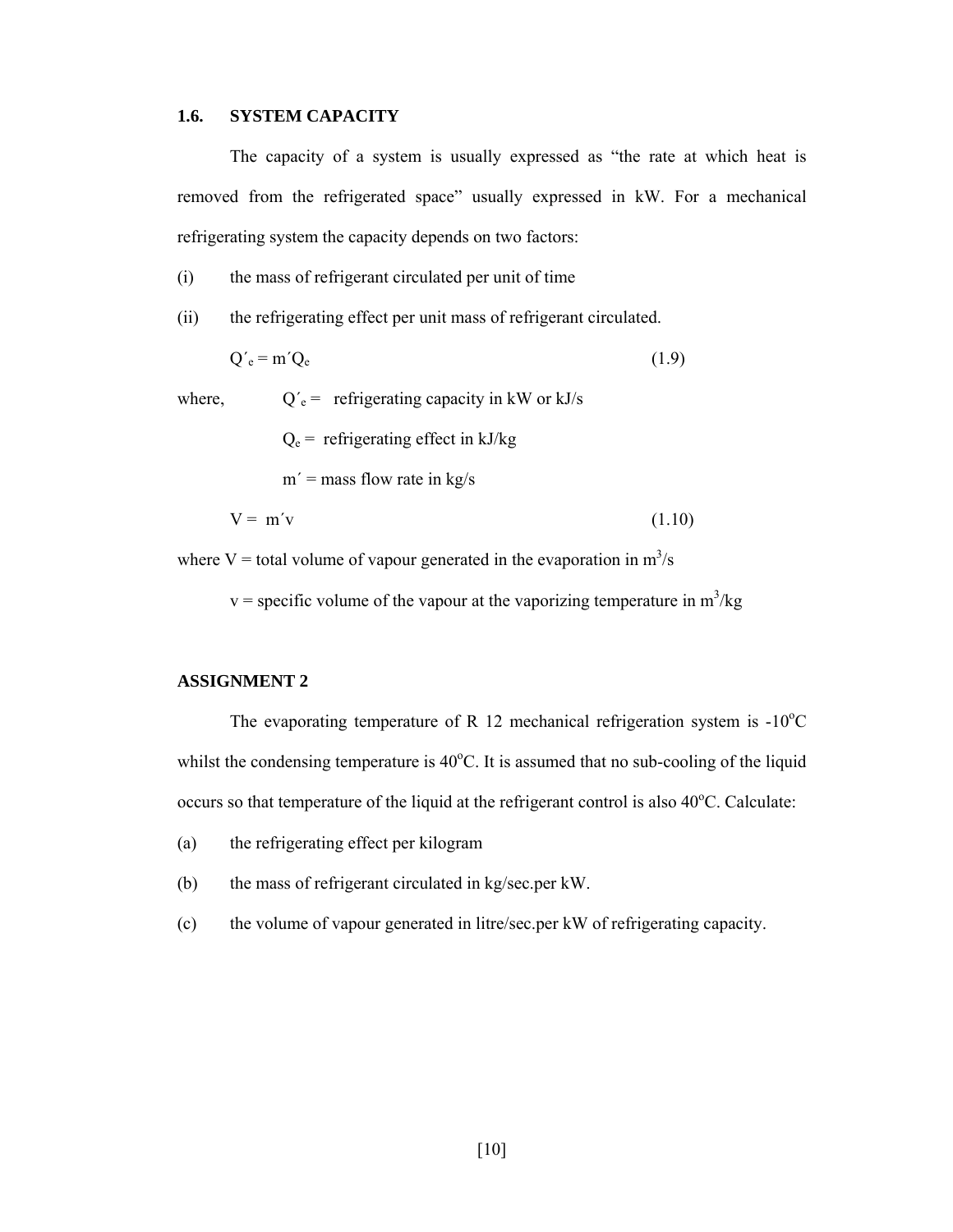## **2.0 THE COOLING LOAD CALCULATIONS**

## **2.1 SOURCES OF HEAT**

Possible sources of heat that supply the load on the refrigerating equipment are:

- (a) heat flow into refrigerated space by conduction through the insulated walls.
- (b) heat flow into space by indirect radiation through glass or other transparent materials
- (c) heat flow into refrigerated space through opening of doors or through cracks around windows and doors.
- (d) product load,i.e heat given off by a warm product as its temperature is lowered to the designed level.
- (e) heat given off by any heat producing equipment located inside the space such as lights, electric motors, electronic equipment e.t.c.
- (f) heat given off by occupants of the refrigerated space.

## **2.2 EQUIPMENT RUNNING TIME**

In refrigerated system it is necessary to defrost the evaporator at frequent intervals.

#### **(a) Off- cycle Defrosting Method**

 Defrosting by switching off the equipment thereby allowing the temperature in the refrigerated space to rise above the freezing point of water and maintained at this level until the frost has melted off the cooling coil and drained off is known as "offcycle" defrosting method.

## **(b) Defrosting using Artificial Methods**

Some artificial means of defrosting can be employed whereby electric heaters or hot gas can be used to achieve defrosting.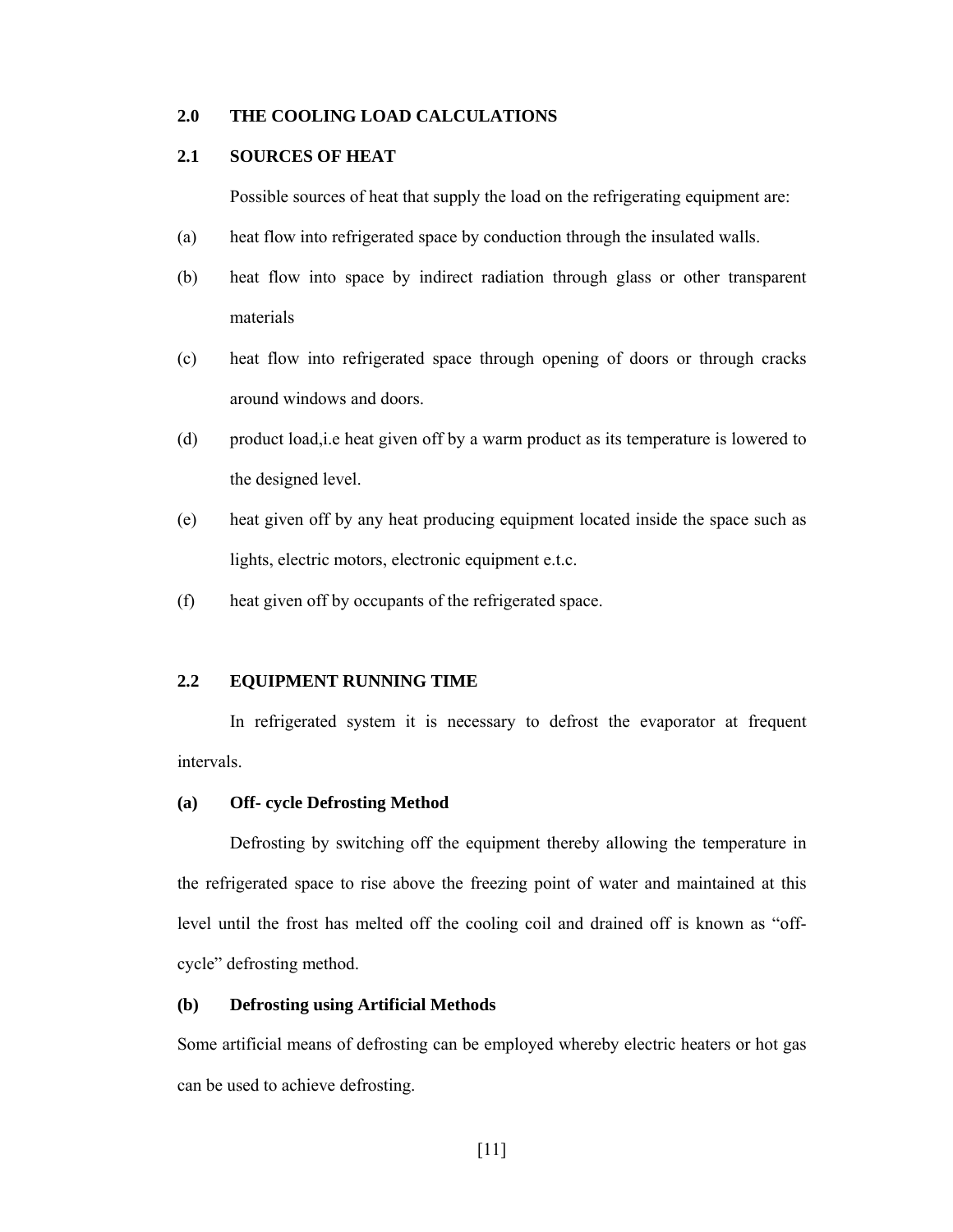In any of these methods, defrosting takes some time but the off-cycle method takes a longer period. For off-cycle defrosting method 16hours running time is allowed out of every 24 hours period. With artificial methods of defrosting 18 to 20 hours running time is usually allowed out of every 25 hours period depending upon how often defrosting is necessary for any particular application. In any of these cases, the refrigerating machine must have sufficient capacity to accomplish the equivalent of 24 hours of cooling during the actual running time.

## **Required Equipment Capacity**

In general  $Q = (24/RT)(q_u)$  (2.1)

where,  $Q =$  required equipment capacity in kW

 $RT =$  running time in hours (h)

 $q_u$  = total cooling load in kW (the sum of heat loads)

#### **Cooling Load Calculations**

For commercial refrigeration total cooling load is divided into four as follows:

- i. the wall gain load
- ii. the air change
- iii. the product load
- iv. the miscellaneous or supplementary load.

## **2.3 THE WALL GAIN LOAD**

This is a measure of the heat flow by conduction through the walls of the refrigerated space. Heat will usually flow from outdoors to inside since the indoor temperature is lower than the outside temperature.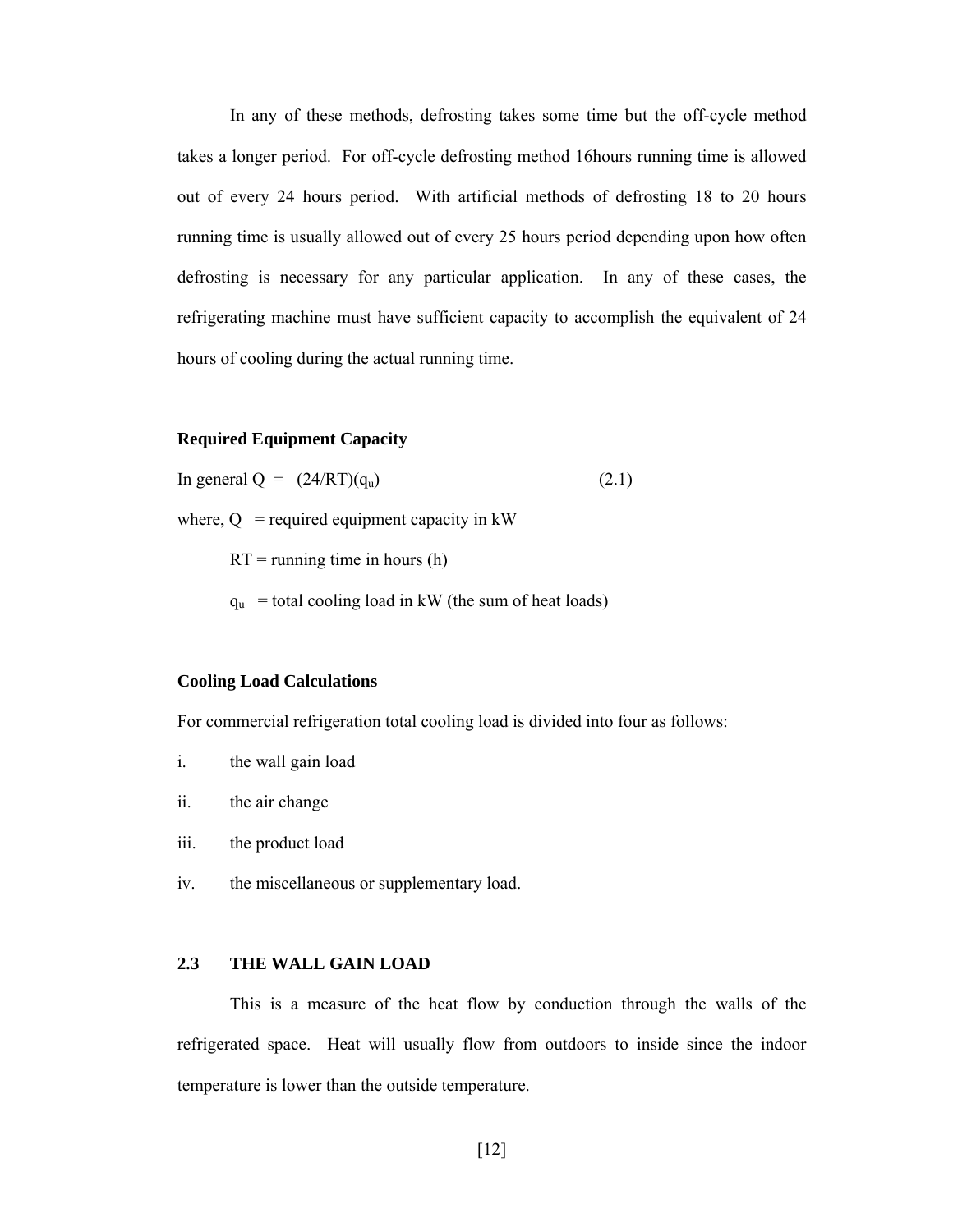$Q = AUAT$  (2.2)

where  $Q$  = rate of heat transferred (W)

A = outside surface area of the wall  $(m^2)$ 

U = the overall coefficient of heat transmission  $(W/m^2.K)$ 

 $\Delta T$  = temperature differential across the wall (K)

# **2.4 AIR CHANGE LOAD**

 $Q = m'(h_0 - h_i)$  (2.3)

Where  $Q = \text{air change load (kW)}$ 

 $m'$  = mass of air entering space (kg/s)

 $h<sub>o</sub>$  = enthalpy of outside air (kJ/kg)

 $h_i$  = enthalpy of inside air (kJ/kg)

To determine air change load in kW multiply the infiltration rate in litre/s by the enthalpy change factors.

#### **2.5 PRODUCT LOAD**

$$
Q = m'C_p\Delta T \tag{2.4}
$$

Where  $Q =$  quantity of heat from product (kJ/kg)

 $m'$  = mass of the product (kg)

 $C_p$  = specific heat above freezing (kJ/kg.K)

 $\Delta T$  = the change in temperature (K)

Equation 2.4 merely gives the quantity of heat the product will give off in cooling to the space temperature, therefore, the produce load or product cooling is determined by the following equation:

$$
Q = \frac{\text{thCaT}}{\text{Desire cooling time in second}} \text{ (W or kW)} \tag{2.5}
$$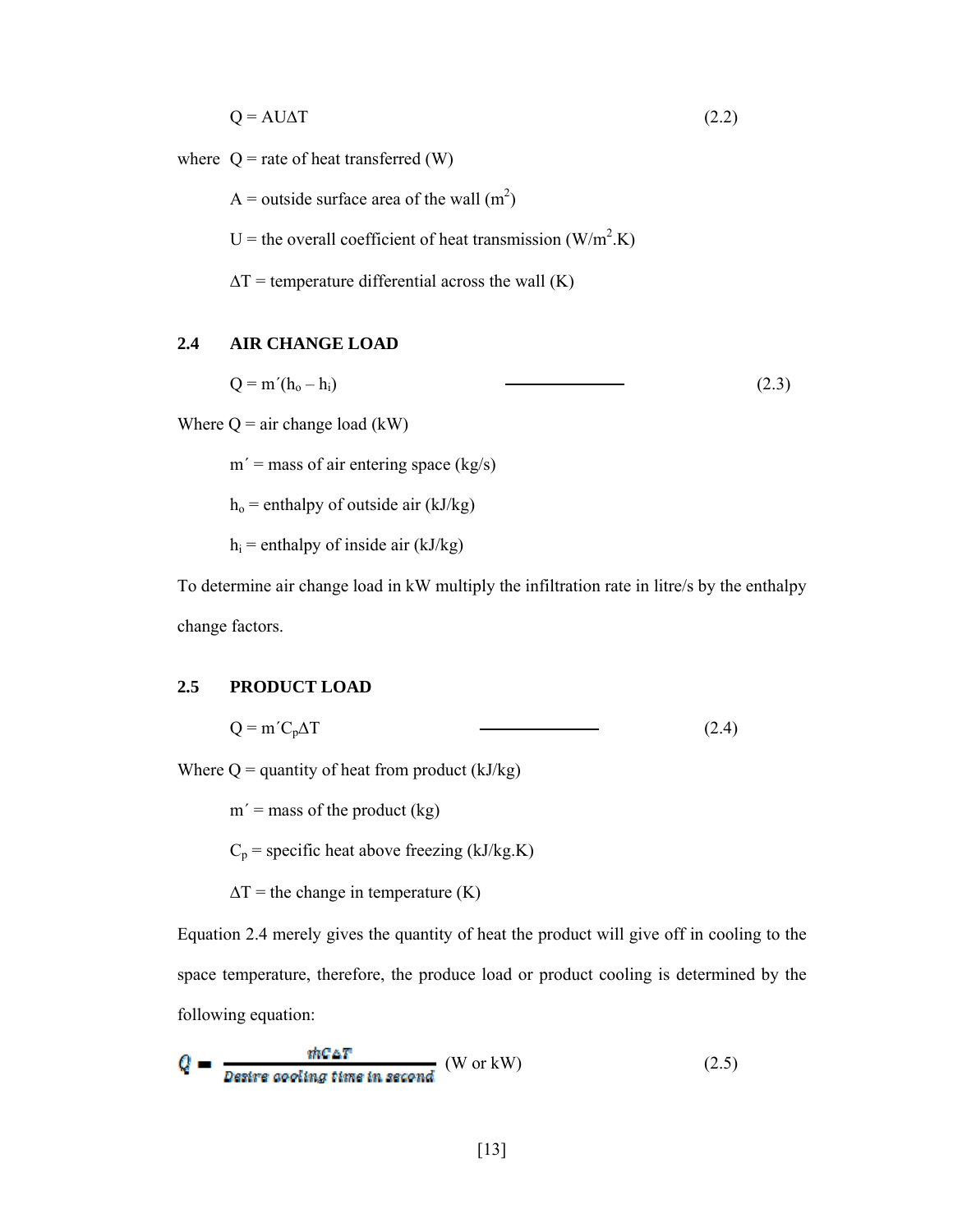#### **2.5.1 Chilling Rate Factor**

Because of high temperature difference between the product and the space air at the start of chilling operation the chilling rate is higher during the period and the product load tends to concentrate in the early part of the chilling period. It is therefore good practice to select equipment with sufficient capacity to carry the load during the initial stage of chilling. In order to make reasonable estimates a "*chilling rate factor*" is sometimes introduced into chilling load calculations. This factor is to compensate for the uneven distribution of the chilling loads. It also has the effect of increasing the product load calculation by an amount sufficient to make the average hourly cooling rate approximately equal to the hourly of the peak condition.

Chilling rate factors for various products are listed in tables. When a chilling rate factor is used, equation 2.5 is written as:

$$
Q = \frac{\text{inCAT}}{(\text{Chilling time in second})(\text{Chilling rate factor})}
$$
 (2.6)

#### **2.5.2 Product Freezing and Storage**

For a product to be frozen and stored at some temperature below its freezing temperature, the heat involved is calculated in three parts;

- i. heat given off by product in cooling from entering to freezing temperature.
- ii. heat given off in solidifying or freezing
- iii. heat given off by product in cooling from freezing to final storage temperature.

The quantity of heat resulting from freezing is calculated using equation:

$$
Q = m h_{fg} \tag{2.7}
$$

Where  $m =$  mass of the product  $(kg)$ 

 $h_{fg}$  = product latent heat (kJ/kg)

To determine the equivalent product load in kW divide the summation of the three parts with the processing time in seconds.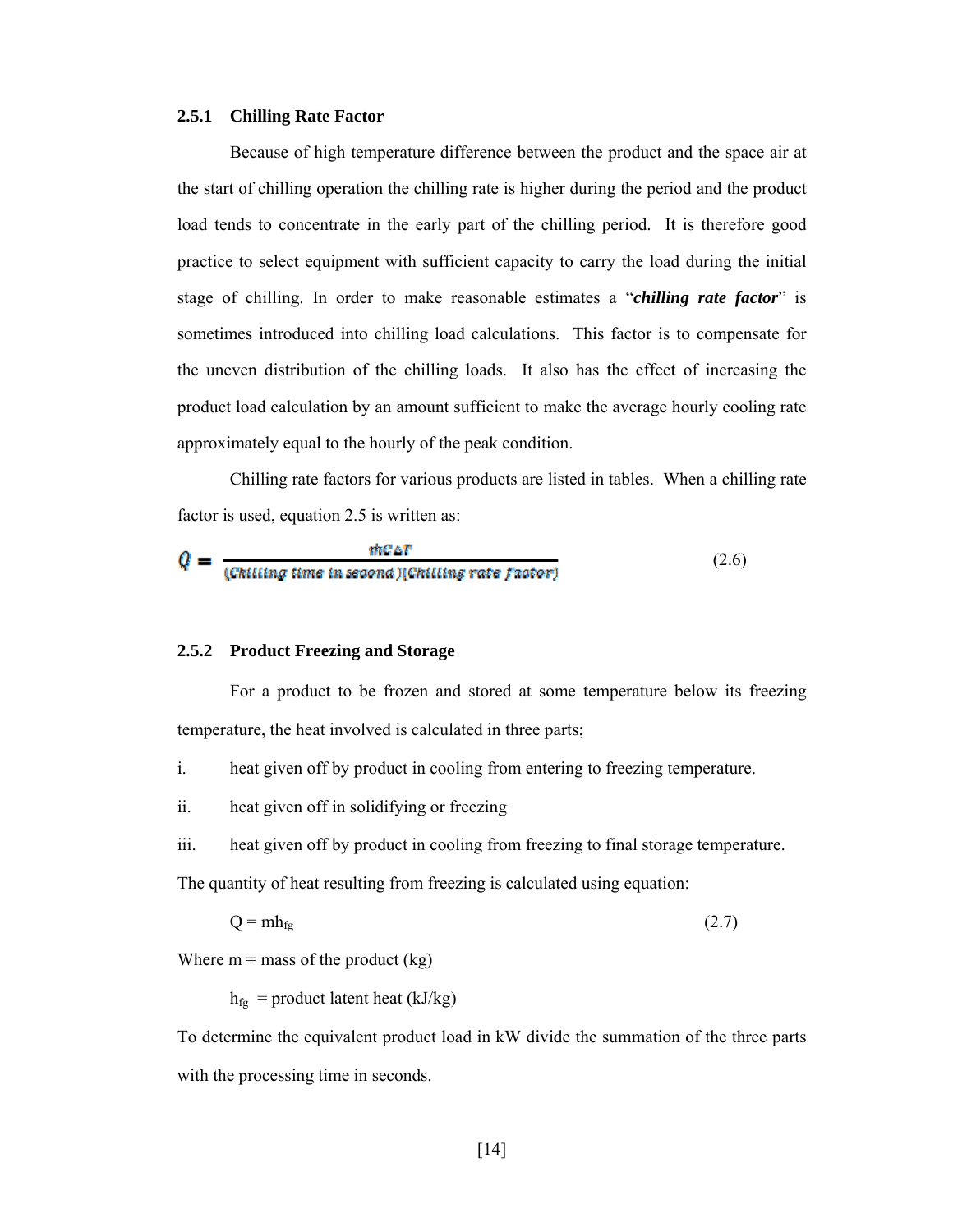#### **2.5.3 Respiration Heat**

Where considerable quantities of fruits and of vegetables are held in storage at temperatures above the freezing temperature, respiration heat load must be considered. This is because fruits and vegetables are still and alive after harvesting and continue to undergo changes during storage.

The product load accruing from respiration heat is given by equation:

 $Q(W)$  = mass of product (kg) x respiration rate (W/kg) (2.8)

## **2.5.4 Containers and Packaging Materials**

When products are chilled in containers, the heat given off by the containers and packaging materials in cooling from entering to space temperature must be considered as part of the product load.

## **2.6 MISCELLANEOUS LOADS**

Miscellaneous loads are the heat given off by lights and electric motor operating in the refrigerated space, and the people working in the space.

## **(i) For lights**

$$
Q = \frac{\text{Watts x hours (W)}}{24 \text{ hours}} \tag{2.9}
$$

$$
Q = \frac{\text{Wattage of light x No of hours/day (W)}}{24 \text{ hours}}
$$

## **(ii) Motors Working in a Refrigerated Space**

$$
Q(kW) = \underline{Motor \ output (kW) \ x \ factor (from Table) \ x \ hour \ in \ use} \tag{2.10}
$$
\n
$$
24 \ hours
$$

**(iii) People** 

$$
Q(kW) = \frac{No \text{ of people x heat equivalent, kW (from Table) x hour occupied}}{24 \text{ hours}} \tag{2.11}
$$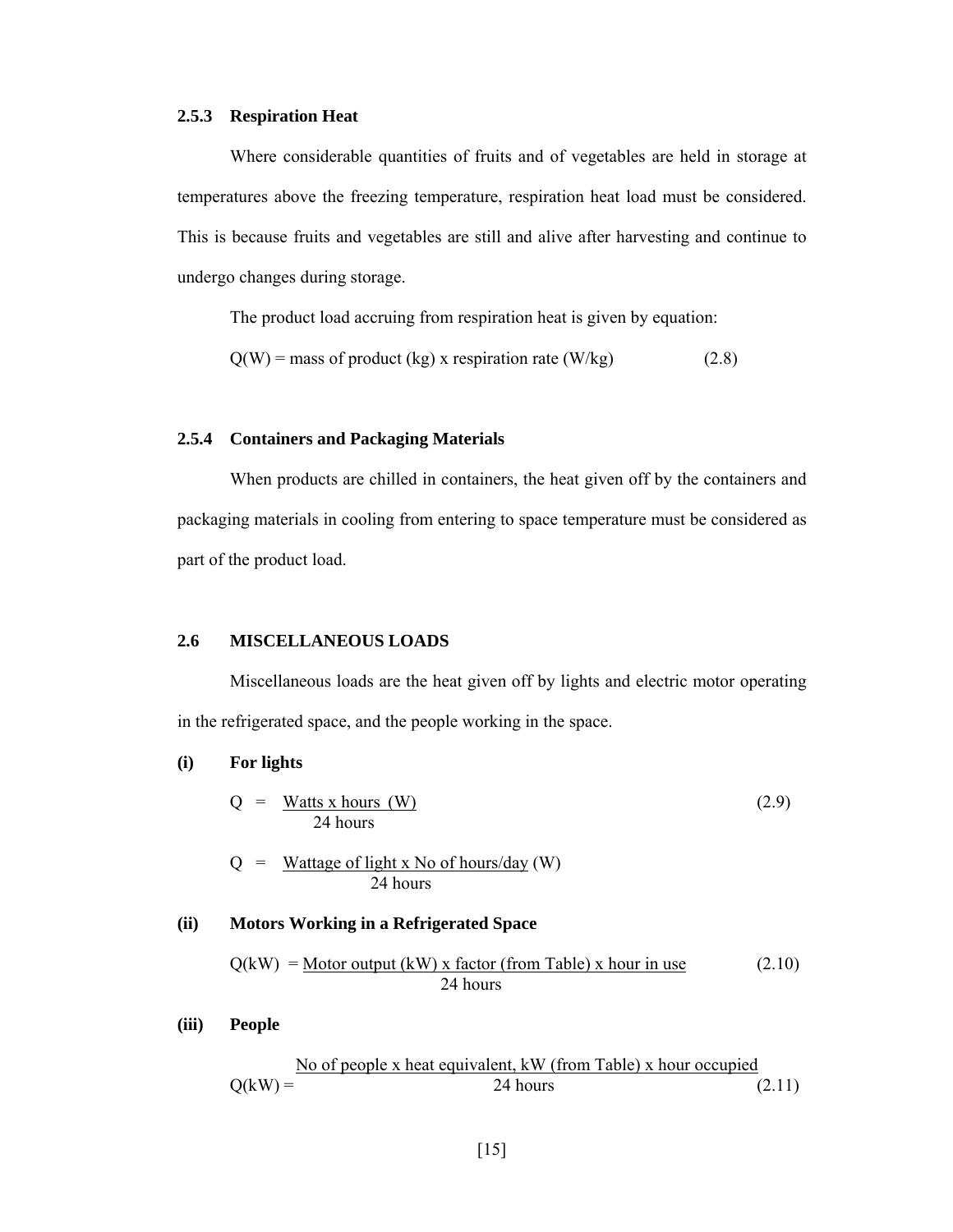| Motor                | Motor         | Multiplying factor |                      |                      |  |  |
|----------------------|---------------|--------------------|----------------------|----------------------|--|--|
| Rating kW efficiency |               | Connected load in  | Motor losses outside | Connected load       |  |  |
| output               | $\frac{0}{0}$ | refrigerated space | refrigerated space   | outside refrigerated |  |  |
|                      |               | (a)                | (b)                  | space $(c)$          |  |  |
| $0.1 - 0.5$          | 33.3          | 1.67               | $1.0\,$              | 0.67                 |  |  |
| $0.5 - 2.0$          | 55.0          | 1.45               | 1.0                  | 0.45                 |  |  |
| $2.0 -$              | 85.0          | 1.15               | 1.0                  | 0.15                 |  |  |
| 150.0                |               |                    |                      |                      |  |  |

#### **Tale 2.1: Heat Equivalent of Electric Motors**

## **Foot note for table 2.1:**

- a. For use when both useful output and motor losses are dissipated within refrigerate space; motors, chilling fans for forced circulation and unit coolers.
- b. For use when motor losses are dissipated outside refrigerated space and useful work of motor is expended within refrigerated space; pump on a circulating brine or chilled water system, fan-motor outside refrigerated space driving for circulating air within refrigerated space.
- c. For use when motor losses are dissipated within refrigerated space and useful work expended outside of refrigerated space; motor in refrigerated space driving pump or fan located outside the space.

## **2.7 FACTOR OF SAFETY**

A factor of 5% to 10% of calculated total cooling load is normally added. The value added depends on the reliability of data use in the computation but 10% is used as a general rule.

After applying the factor of safety the cooling load is multiplied by 24 hours and divided by the desired running time in hours to determine the average load. This average cooling load is used as a basis for equipment selection.

| Cooler Temperature          |  |                                                                                 | - | $-10$ | $-20$ |
|-----------------------------|--|---------------------------------------------------------------------------------|---|-------|-------|
| Head Equivalent/person (kW) |  | $\vert 0.211 \vert 0.242 \vert 0.275 \vert 0.305 \vert 0.347 \vert 0.378 \vert$ |   |       | 0.407 |

**Table 2.2: Heat equivalent for occupancy**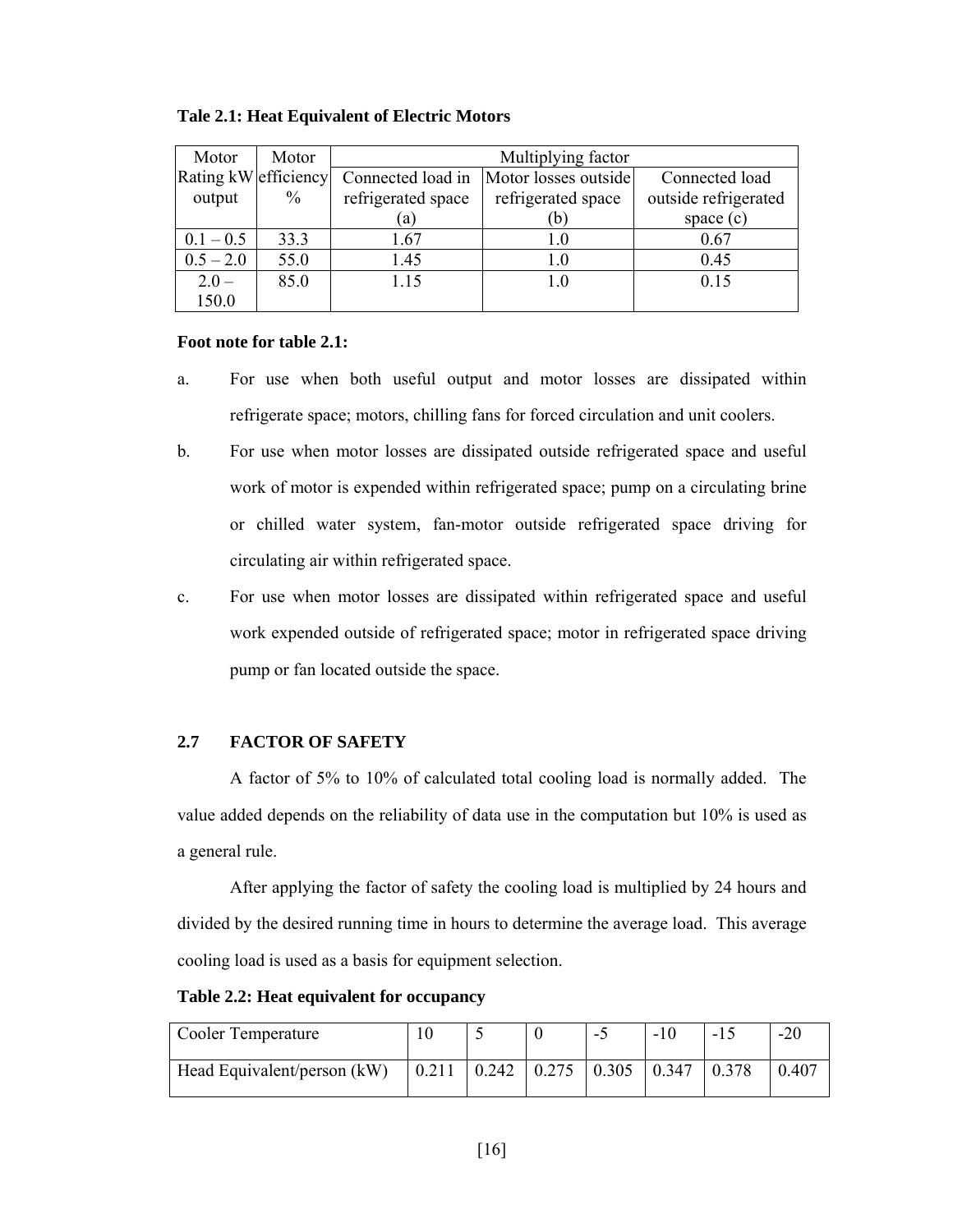#### **ASSIGNMENT 3**

A walk in cooler 6m x 7m x 3m high is located in the southeast corner of a store building in an area where the outdoor design dry-bulb temperatures in summer and winter are 35°C and -6°C respectively. The south and east walls of the cooler are adjacent to and a part of the south and east walls of the store building. The store has a 4m ceiling so that there is a 1m clearance between the top of the cooler and the ceiling of the store. The store is air conditioned and temperature inside the store is maintained at approximately  $26^{\circ}$ C. The inside design temperature for the cooler is  $2^{\circ}$ C. The north and west (inside) walls, floor and ceiling are insulated with 75 mm of closed cell (smooth surface) polystyrene and the south east walls are insulated with 100 mm of close-cell polystyrene. Determine the wall load in KW using he following data:

- R for polystyrene (smooth) =  $0.029$  W/mK
- U-value for north and west walls, floor and ceiling (75 mm thickness =  $0.346$  W/m<sup>2</sup>K
- U-value for south and east walls (100 mm thickness) =  $0.267 \text{ W/m}^2\text{K}$
- The design ground temperature based on outside writer design term of  $6^{\circ}$ C dry  $bulb = 25^{\circ}C$
- Allowance for solar radiation on south and east walls is  $2^{\circ}$ C and  $3^{\circ}$ C respectively to be added to the outdoor – indoor temperature difference.

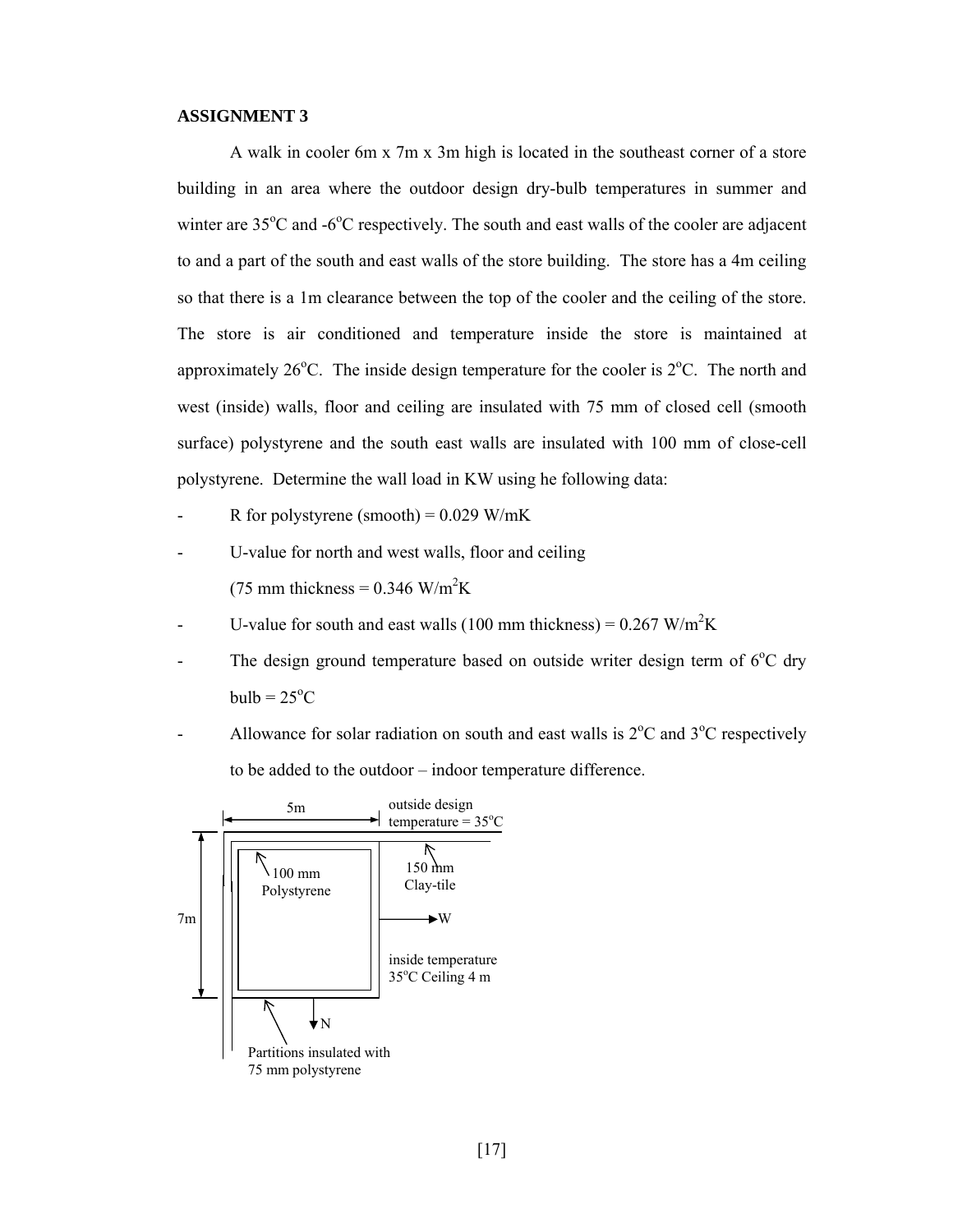#### **ASSIGNMENT 4**

300 kg of poultry enters a chiller of  $5^{\circ}$ C and are frozen and chilled to a final temperature of  $-15^{\circ}$ C for storage in 12 hour. Compute the product load in KW. The specific heat of poultry above and below frozen are 3.18 and 1.55kJ/kgK respectively. The latent heat is  $246kJ/kg$  whilst the freezing point is -3 $^{\circ}$ C.

## **ASSIGNMENT 5**

3,000 lug boxes of apples are stored at  $2^{\circ}$ C in a storage cooler, 16m x 12m x 3.4m high. The apple enters the cooler at a temperature of  $30^{\circ}$ C and at the rate of 200 lugs per day each day for the 15 day harvesting period. The walls including floor and ceiling are constructed using 100 mm boards and are insulated with 100mm of mineral wool. All of the walls are shaded and the ambient temperature is  $30^{\circ}$ C. The average weight of apples per lug box is 27 kg. The boxes have an average weight of 2 kg and a specific heat value of 2.5 kJ/kgK. The lighting load is 500 W for 3 hours per day. Two people and one battery operated lift truck (4.17 kW) are in the space 3 hours per day. Determine the average load on a 16 hour per day equipment operating time using the following data:

- Insulation K factors =  $0.045$  W/mK.
- U-value based on 100 mm insulation =  $0.383$  W/m<sup>2</sup>K
- Air change rate assuming heavy usage  $= 33.5$  litre/sec.
- The enthalpy change factor (Assuming  $50\%$  R.H.) = 0.0598 kJ/litre
- The specific heat of apples =  $3.72$  kJ/kg and chilling rate factor =  $0.67$
- Respiration heat of apple at  $2^{\circ}C = 0.0145$  W/kg.
- Heat gain per person  $= 261.8$  W

[18]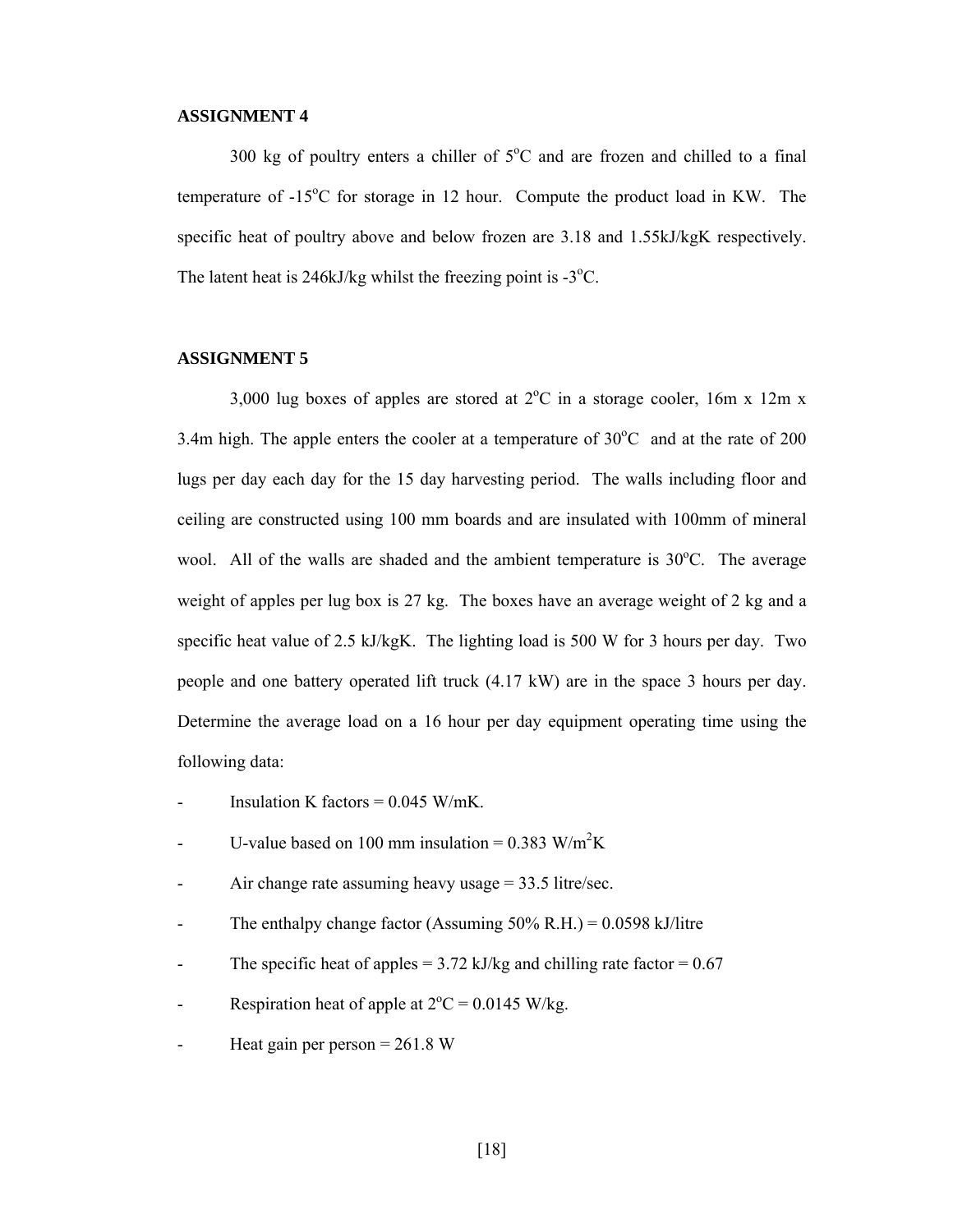#### **3.0 VENTILATION AND AIR DISTRIBUTION SYSTEMS CALCULATIONS**

## **3.1 VENTILATION**

Ventilation is defined as supplying air by natural or mechanical means to a space. Normally, ventilation air is made up of outdoor air and recirculated air. The outdoor air is provided for dilution.

Air quality must also be maintained to provide a healthy, comfortable indoor environment. Sources of pollution exist in both the internal and external environment. Indoor air quality is controlled by removal of the contaminant or by dilution. Ventilation plays important role in both processes. Table 3.1 presents outdoor air requirements for ventilation for three occupancy types listed in the standard. As noted in the table, much larger quantities of air are required for dilution in areas where smoking is permitted.

| Function                   | Estimated                    | Outdoor air requirements per |             |  |
|----------------------------|------------------------------|------------------------------|-------------|--|
|                            | occupancy per                | person (litre/sec)           |             |  |
|                            | $100 \text{ m}^2$ floor area | Smoking                      | Non smoking |  |
| Offices                    |                              |                              | 2.5         |  |
| Meeting and waiting spaces | 60                           | 17.5                         |             |  |
| Lobbies                    | 30                           |                              |             |  |

Table 3.1: Outdoor – air requirements for ventilation

Ventilation imposes a significant load on heating and cooling equipment and therefore, is a major contribution to energy use. Space occupancies and the choice of ventilation rates should be considered carefully. For example, if smoking is permitted in part of a building but restricted in another part of the building,

Ventilation rates for smoking should not be assumed uniformly. The use of recirculated air will conserve energy whenever the outdoor-air temperature is extremely high or low. The following is the procedure for determining the allowable rate for recirulation.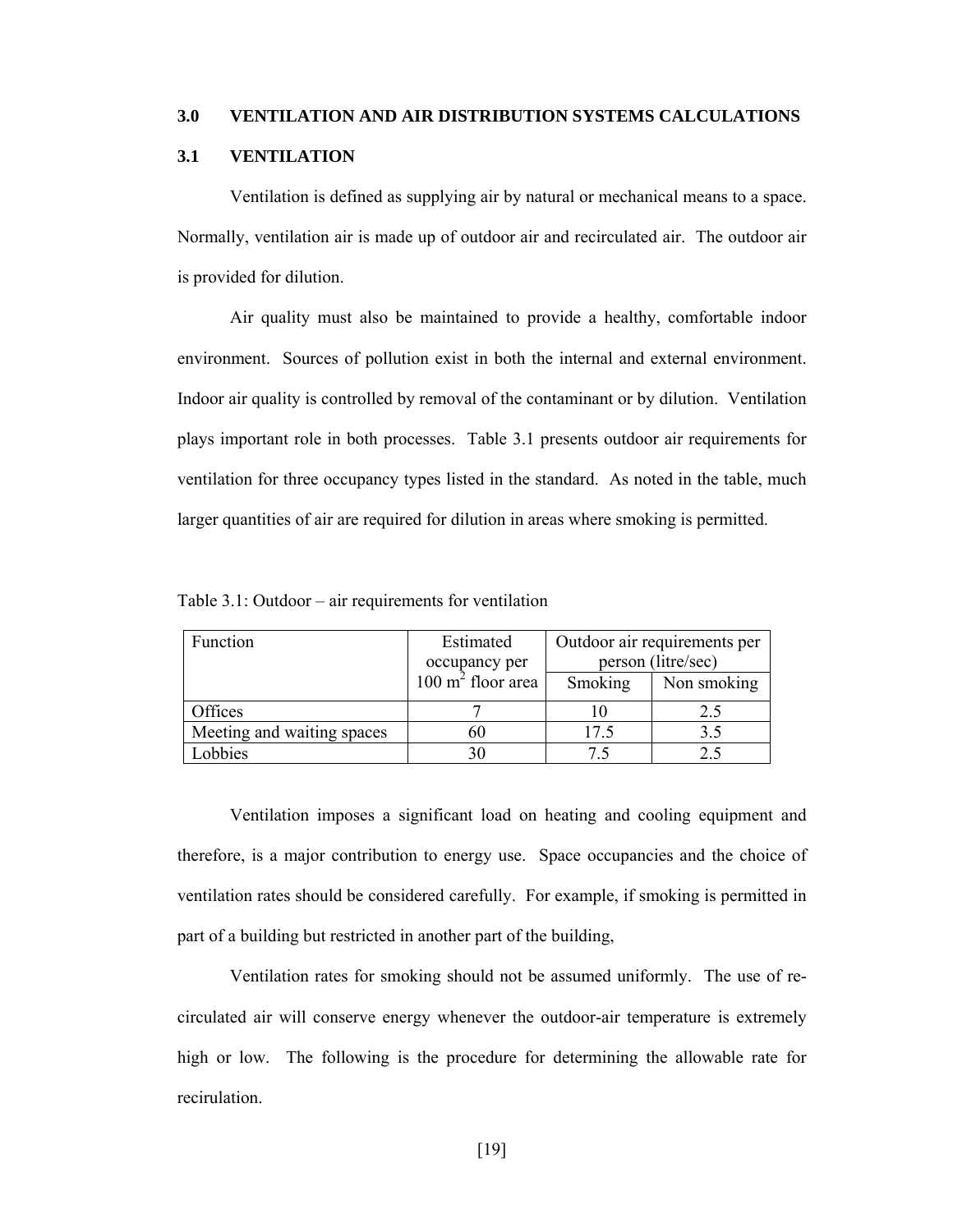$$
V = V_r + V_m \tag{3.1}
$$

Where,  $V =$  rate of supply air for ventilation purposes, (litre/sec)

 $V_r$  = recirculation air rate, (litre/sec).

 $V_m$  = minimum outdoor-air rate for specified occupancy, for example the nonsmoking value from Table 3.1, but never less than 2.5 litre/s per person

Also, 
$$
V_r = \underline{V_o - V_m}
$$
 (3.2)

Where  $V_0$  = outdoor-air rate from table 3.1 for specified occupancy (smoking or nonsmoking, as appropriate (litre/s).

 $E =$  efficiency of contaminant by air cleaning device. The efficiency must be determined relative to the contaminants to be removed.

#### **ASSIGNMENTS 6**

Determine the ventilation rate, outdoor-air rate, and recirculated-air rates for an office-building meeting room if smoking is permitted. An air cleaning device with  $E =$ 60% for removal of tobacco smoke is available. The outdoor-air requirements for ventilation are shown in Table 3.1.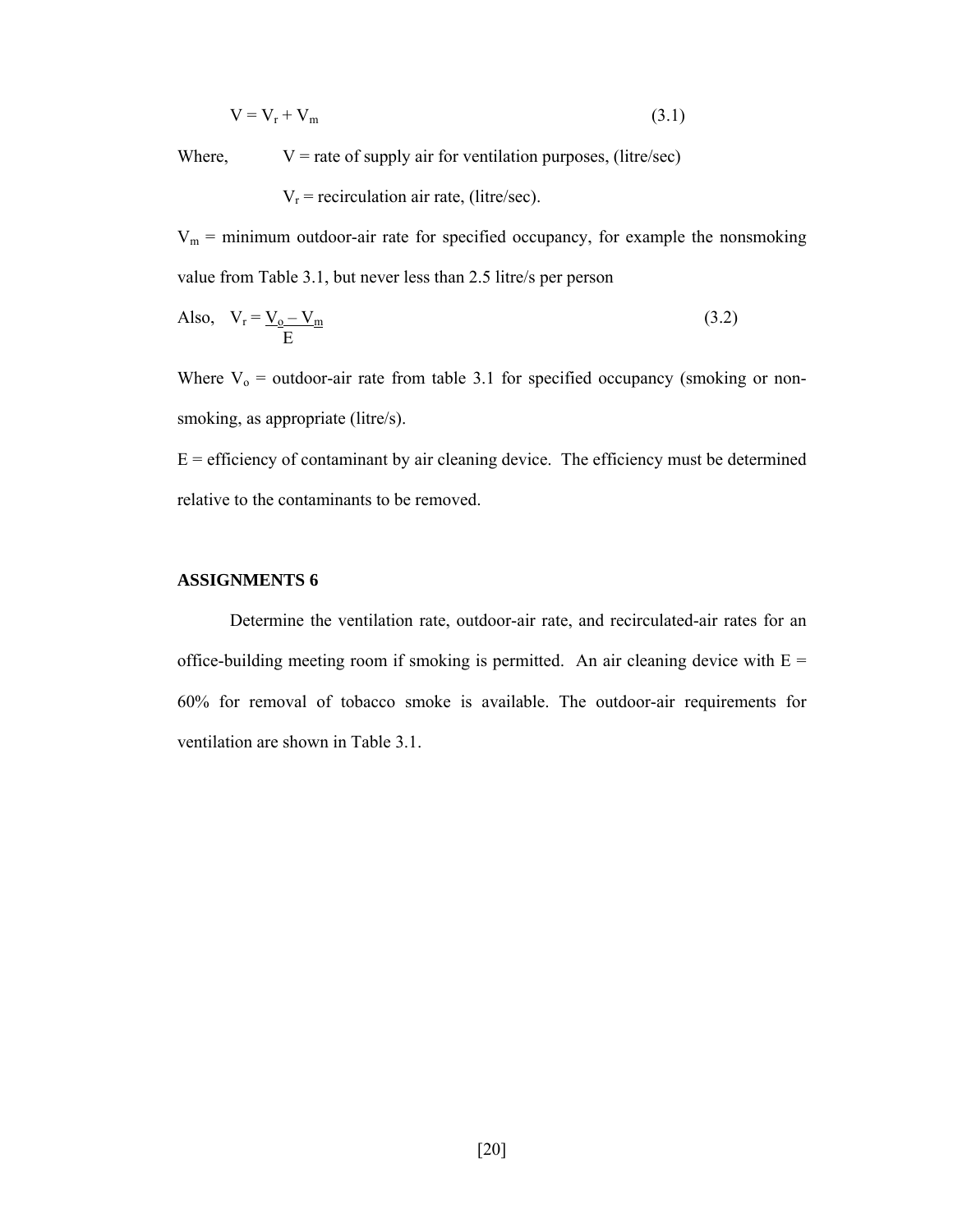## **4.0 THE DESIGN AND ANALYSIS OF AIR CONDITIONING**

In the design and analysis of air conditioning plants, the fundamental requirement is to identify the various processes being performed on air. Once identified, the processes can be analyzed by applying the laws of conservation of mass and energy. All these processes can be plotted easily on a psychrometric chart. This is very useful for quick visualization and also for identifying the changes taking place in important properties such as temperature, humidity ratio, enthalpy etc.

# **4.1 AIR MIXTURES**

Figure 4.1 shows what happens when two air streams meet and mix adiabatically on the psychrometric chart. Moist air at state 1 mixes with moist air at state 2, forming a mixture at state 3. The principle of the conversation of mass allows two mass balance equations to be written.



Fig. 4.1: Adiabatic mixing of two airstreams on psychometric chart.

#### **Conservation of mass:**

| $m_1 + m_2 = m_3$          | for the dry air                 | (4.1) |
|----------------------------|---------------------------------|-------|
| $g_1m_1 + g_2m_2 = g_3m_3$ | for the associated water vapour | (4.2) |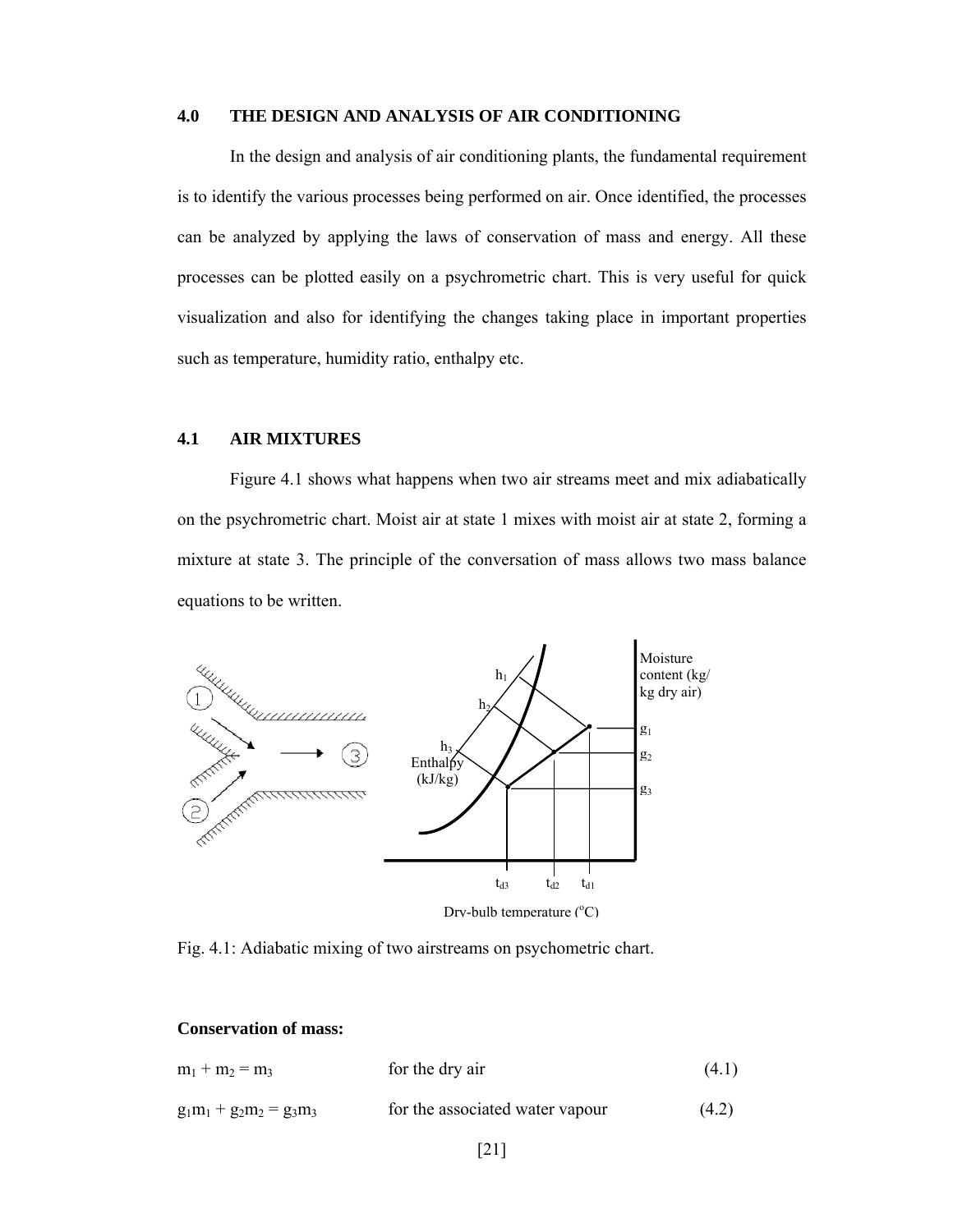Substituting Eq.  $(4.1)$  in  $(4.2)$ :

 $g_1m_1 + g_2m_2 = g_3(m_1 + m_2)$ 

Therefore,  $(g_1 - g_3)m_1 = (g_3 - g_2)m_2$ 

Hence  $g_1 - g_3 = \frac{m_2}{m_1}$  $g_3 - g_2$  m<sub>1</sub> (4.3)

## **Conservation of energy:**

 $m_1h_1 + m_2h_2 = m_3h_3$ Therefore,  $\underline{h_1 - h_3}$  =  $\underline{m_2}$  $h_3 - h_2$  m<sub>1</sub> (4.4)

To determine the dry-bulb temperature of the mixture, the following practical equation can be used:

$$
h_3 = (1.007t_3 - 0.026) + g_3 (2501 - 1.94t_3)
$$
\n(4.5)

The equation above shows that the states point 1, 2 and 3 must line on a straight line on a mass energy coordinate system. Hence the principle of this mass-energy coordinate system can be stated as:

"*when two air streams mix adiabatically the mixture state his on the straight line which joins the state points of the constituents and the position of the mixture state points is such that the line is divided inversely as the ratio of the masses of the dry air in the constituent air streams*"

Approximately temperature of the mixture is obtained as:

td<sub>3</sub> = 
$$
\frac{(td_1 x m_1) + (td_2 x m_2)}{m_1 + m_2}
$$
 (4.6)

This equation employed direct proportionally between temperature and mass.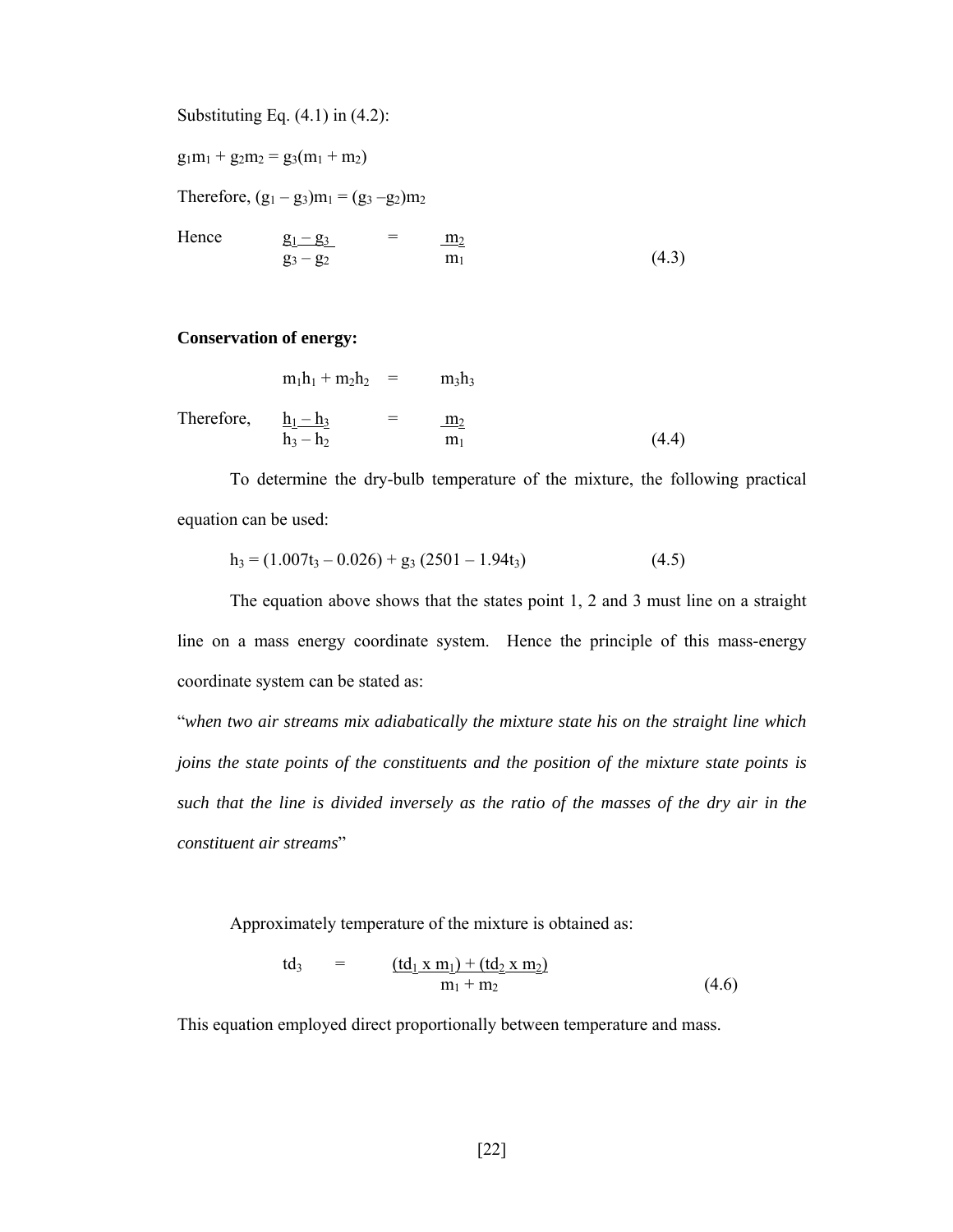#### **ASSIGNMENT 7**

A stream of moist air at a state of  $21^{\circ}$ C dry-bulb and  $14.5^{\circ}$ C wet-bulb (sling) mixes with another stream of moist air at a state of  $28^{\circ}$ C dry-bulb and  $20.2^{\circ}$ C wet-bulb (sling), the respective masses of the associated dry air being 3kg and 1kg. With the aid of psychrometric chart, calculate the moisture content, enthalpy and the dry-bulb temperature of the mixture.

#### **ASSIGNMENT 8**

Moist air at a state of  $39^{\circ}$ C dry-bulb,  $25^{\circ}$ C wet-bulb (sling) and pressure of 1 atm mixes adiabatically with moist air at  $25^{\circ}$ C dry-bulb,  $18^{\circ}$ C wet-bulb and pressure of 1 atm. If the masses of dry air are 2 kg and 5 kg respectively, with the aid of psychrometric chart calculate the moisture content, enthalpy and the dry-bulb temperature of the mixture.

#### **4.2 SENSIBLE HEATING AND COOLING**

#### **4.2.1 Sensible Heating**

Sensible heating occurs when moist air flow across a heater. Requirements are that the heating medium shall be at a higher temperature than the air. During this process, the moisture content of air remains constant and its temperature increases as it flows over a heating coil. The change of state of the air can be sketched on a psychometric chart. Fig. 4.2 shows the sensible heating process O-A on a psychrometric chart. The heat transfer rate during this process is given by:

$$
Q_h = m_a(h_A - h_O) = m_a C_{pm}(T_A - T_O)
$$
\n(4.7a)

Where C<sub>pm</sub> is the humid specific heat (≈1.0216 kJ/kg dry air) and m<sub>a</sub> is the mass flow rate of dry air (kg/s).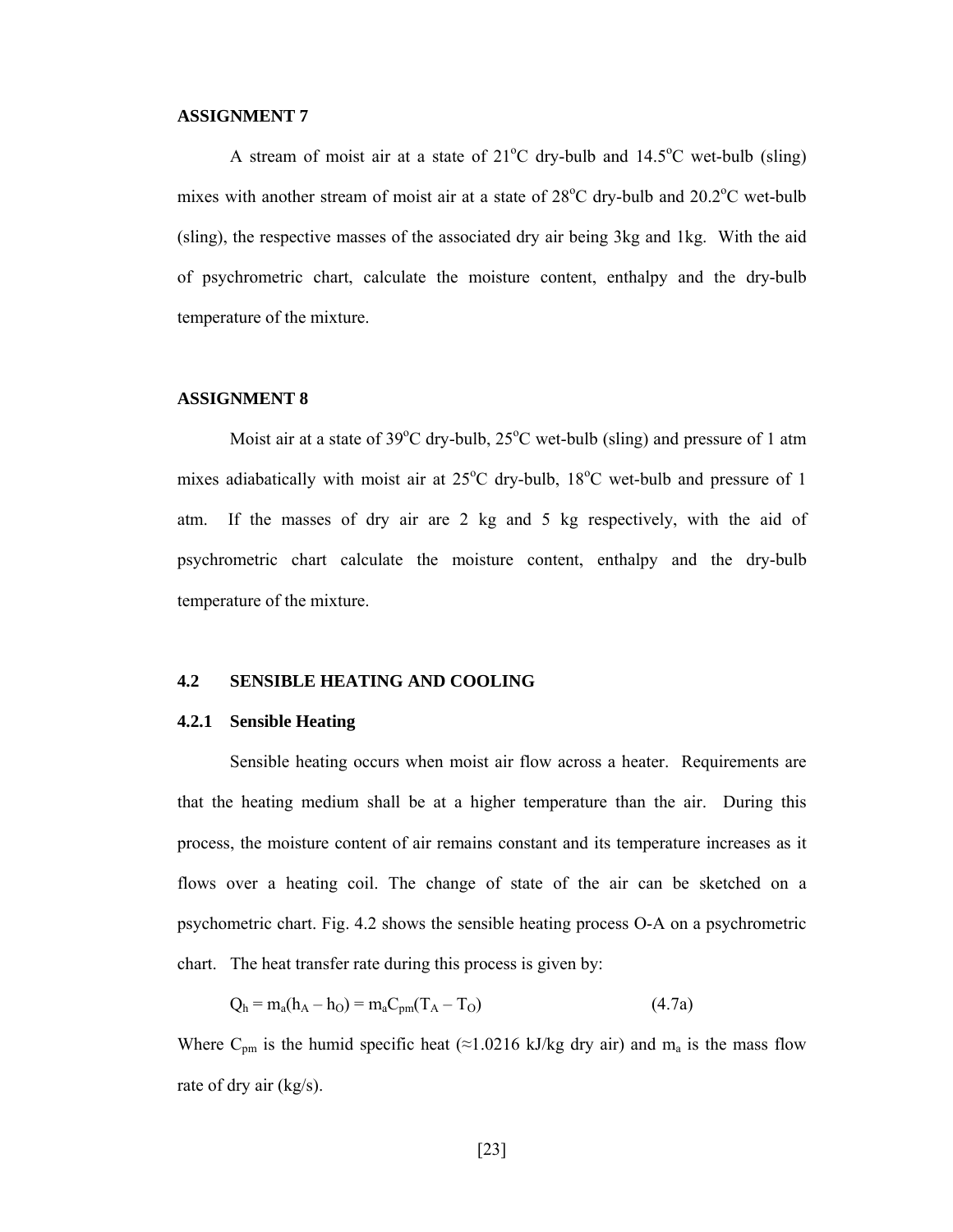

Drv-bulb temperature (°C)

Fig. 4.2: Sensible heating on psychometric chart

#### **4.2.2 Sensible Cooling**

Sensible cooling occurs when it over the coils of a sensible cooler. Requirements are that the temperature of the chilled water should not be so low as to cause condensation to occur on the cooler ceils as dehumidification will take place. During this process, the moisture content of air remains constant but its temperature decreases as it flows over a cooling coil.

For moisture content to remain constant, the surface of the cooling coil should be dry and its surface temperature should be greater than the dew point temperature of air. If the cooling coil is 100% effective, then the exit temperature of air will be equal to the coil temperature. However, in practice, the exit air temperature will be higher than the cooling coil temperature. The change of state of the air can be sketched on a psychometric chart. Fig. 4.3 shows the sensible cooling process O-B on a psychrometric chart. The heat transfer rate during this process is given by:

$$
Q_h = m_a(h_B - h_O) = m_a C_{pm}(T_B - T_O)
$$
\n(4.7b)

Where C<sub>pm</sub> is the humid specific heat (≈1.0216 kJ/kg dry air) and m<sub>a</sub> is the mass flow rate of dry air (kg/s).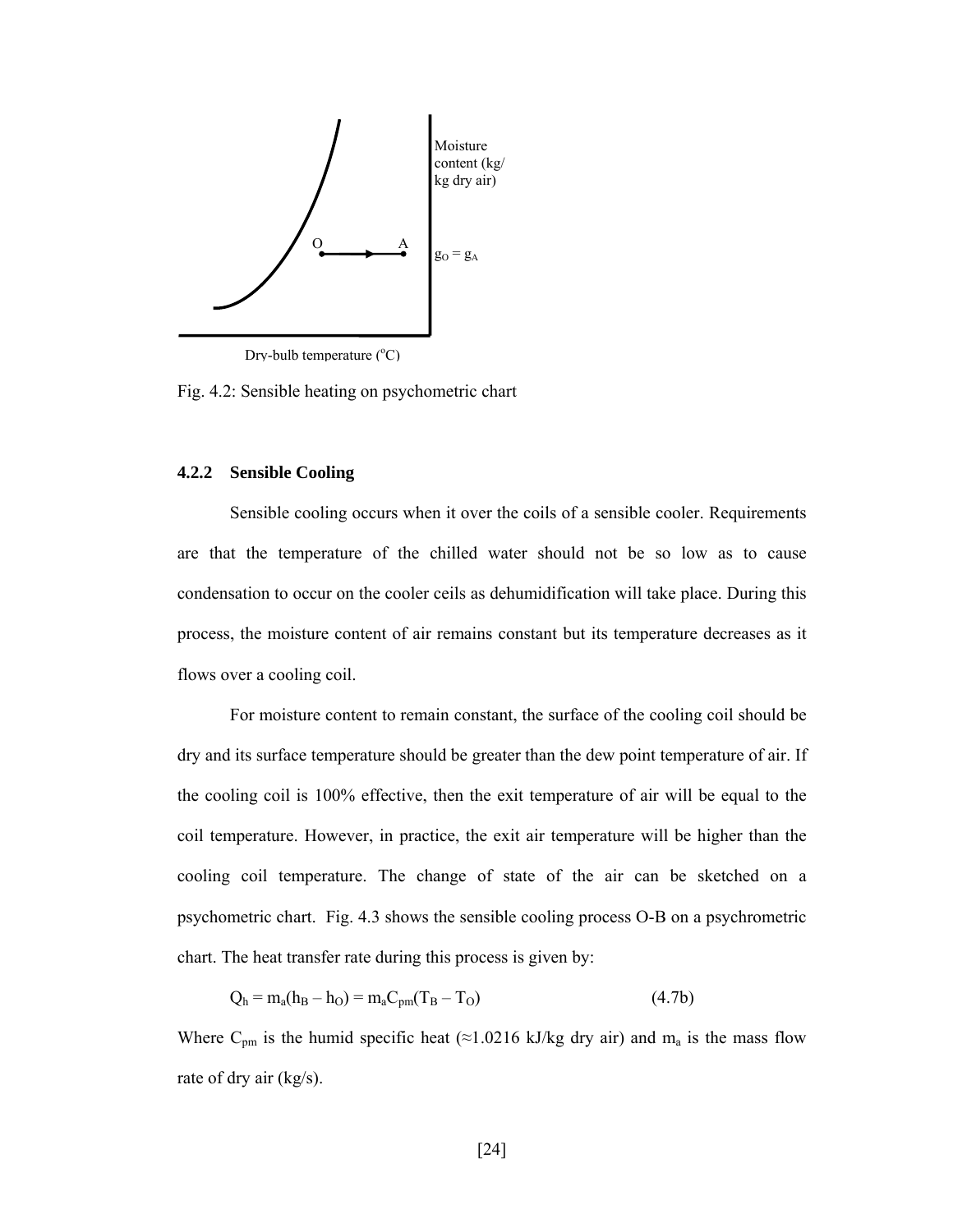

Drv-bulb temperature (°C)

Fig. 4.3 Sensible cooling on psychometric chart

## **ASSIGNMENT 8**

Calculate the load on a battery which heats  $1.5 \text{m}^3/\text{s}$  of moist air, initially at a state of  $21^{\circ}$ C dry-bulb,  $15^{\circ}$ C wet bulb (sling) and 1013.25 mbar barometric pressure, by  $20^{\circ}$ C. If low pressure hot water at 85°C flow and 75°C return, is used in kilograms of water per second. Take specific heat of water to be 4.2 kJ/kg.

## **4.3 DEHUMIDIFICATION**

There are four principal methods whereby moist air can be to dehumidify.

- (a) Cooling to a temperature below the dew point
- (b) Adsorption
- (c) Absorption
- (d) Compression followed by cooling

The first method will be discussed here.

Cooling to a temperature less than dew point is done by either passing the moist air over a cooler coil or through an air washer provided with chilled water.

Some of the spray water in the air washer or some part of the cooler coil, must be at a temperature less than the dew point of the air entering the equipment. In Fig. 4.4,  $T_s$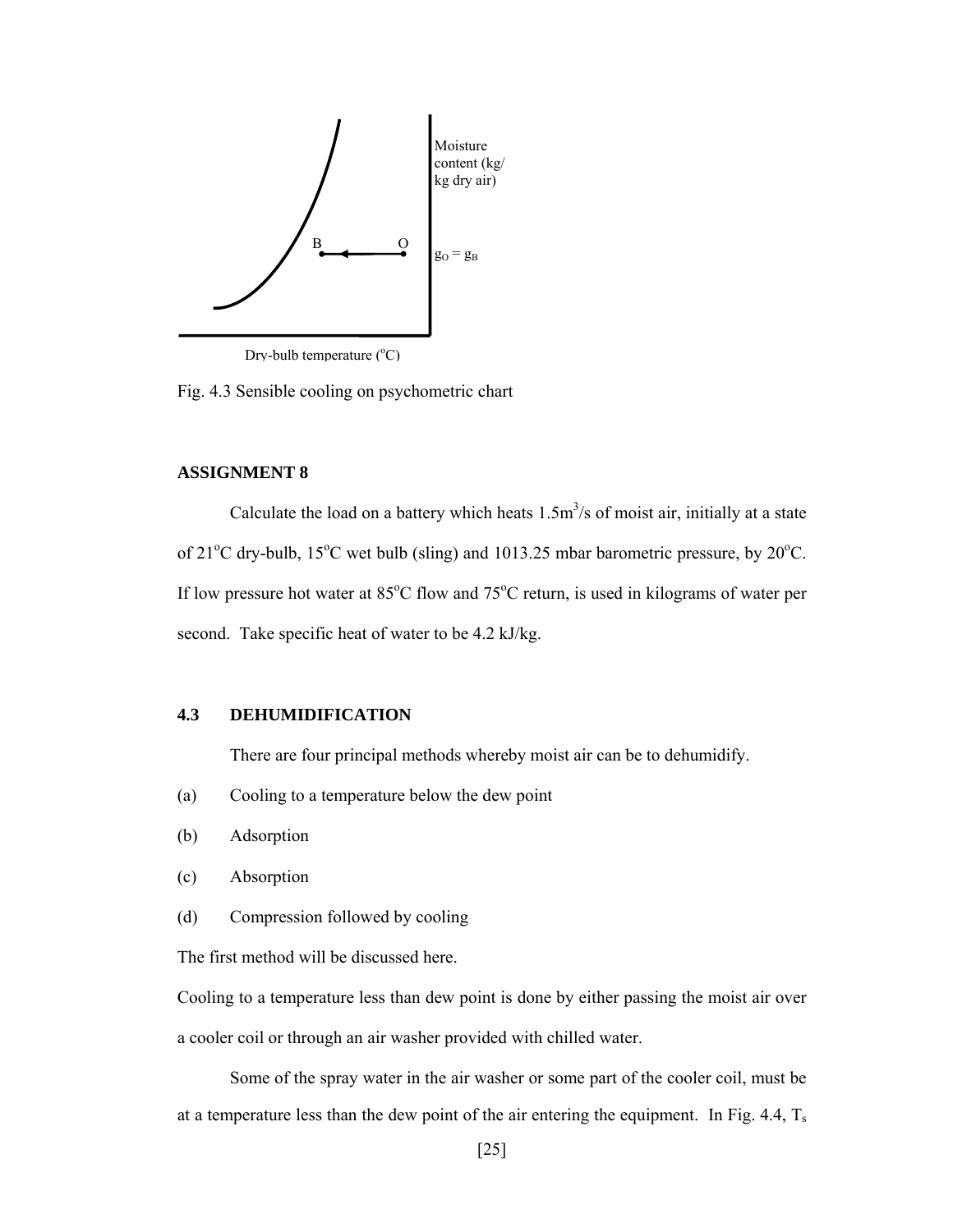is the dew point temperature of the moist air 'on' the coil or washer (point O). The temperature  $T_s$ , corresponding to the point 's' on the saturation curve, is termed the *apparatus dew point*. This term is in use for both coils and washers but, in the case of cooler coils alone,  $T_s$  is also sometimes termed the *mean coil surface temperature*. It is obvious that the following has happened to the moist air between points O and C:

- (i) enthalpy of the moist air is reduced
- (ii) the moisture content is reduced
- (iii) the wet-bulb temperature (WBT) is reduced
- (iv) the dry-bulb temperature (DBT) is reduced
- (v) percentage of saturation increases (but not up to 100%).

The contact factor (β) or by-pass factor  $(1 - \beta)$  is used to represent the efficiency of a cooler coil and they are defined as follow:

Contact factor,  $\beta = \frac{g_a - g_b}{g_a - g_o} = \frac{h_a - h_b}{h_a - h_o}$ and By-pass factor,  $1 - \beta = 1 - \frac{g_a - g_b}{g_a - g_a} = \frac{g_b - g_a}{g_a - g_a}$  $1-\beta=1-\frac{h_a-h_b}{h_a-h_a}=\frac{h_b-h_a}{h_a-h_a}$ or

## **4.3.1 Cooling and Dehumidification**

When moist air is cooled below its dew-point by bringing it in contact with a cold surface as shown in Fig. 4.4, some of the water vapor in the air condenses and leaves the air stream as liquid, as a result both the temperature and humidity ratio of air decreases as shown. This is the process air undergoes in a typical air conditioning system. Although the actual process path will vary depending upon the type of cold surface, the surface temperature, and flow conditions, for simplicity the process line is assumed to be a straight line. The heat and mass transfer rates can be expressed in terms of the initial and final conditions by applying the conservation of mass and conservation of energy equations.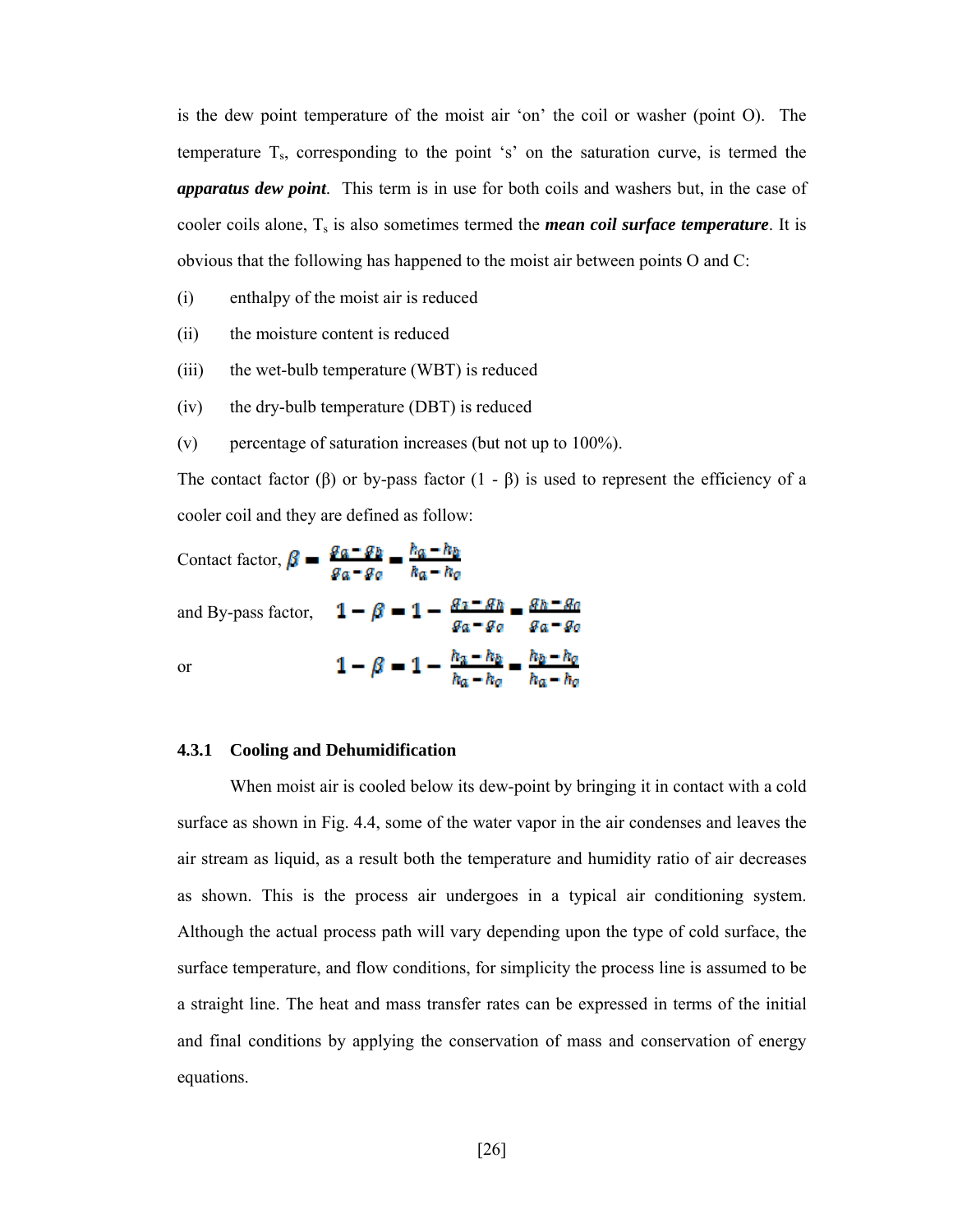

Fig. 4.4: Cooling dehumidification using cooler coil

# **4.3.2 Heating and Dehumidification**

This process can be achieved by using a hygroscopic material, which absorbs or adsorbs the water vapor from the moisture. If this process is thermally isolated, then the enthalpy of air remains constant, as a result the temperature of air increases as its moisture content decreases as shown in Fig. 4.5. This hygroscopic material can be a solid or a liquid. In general, the absorption of water by the hygroscopic material is an exothermic reaction, as a result heat is released during this process, which is transferred to air and the enthalpy of air increases.



Fig. 4.5: Chemical dehumidification process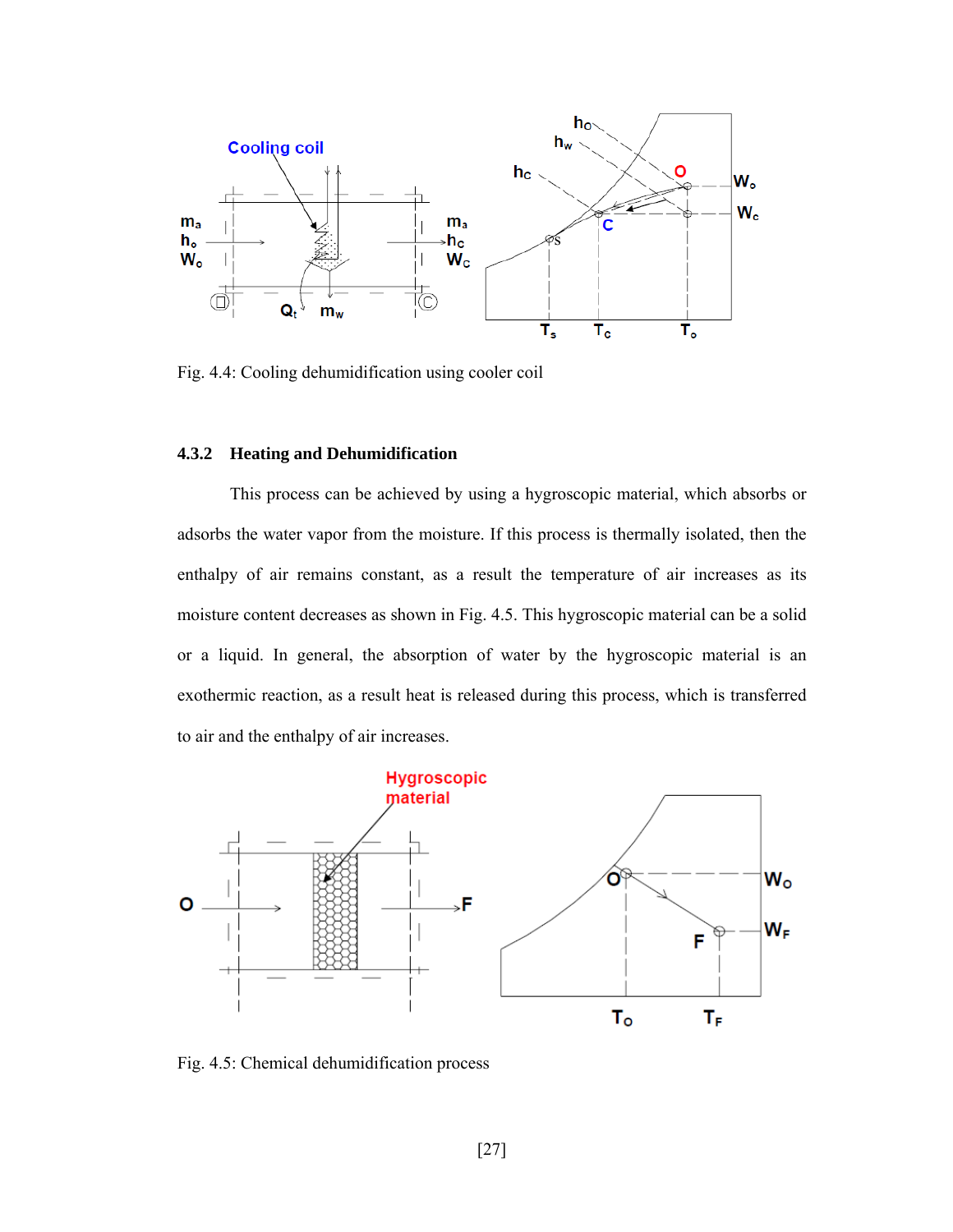## **4.4 HUMIDIFICATION**

#### **4.4.1 Heating and Humidification**

During winter it is essential to heat and humidify the room air for comfort. As shown in Fig. 4.6, this is normally done by first sensibly heating the air and then adding water vapour to the air stream through steam nozzles as shown in the figure.



Fig. 4.5: Heating humidification process

## **4.4.2 Cooling and Humidification**

As the name implies, during this process, the air temperature drops and its humidity increases. This process is shown in Fig. 4.6. As shown in the figure, this can be achieved by spraying cool water in the air stream. The temperature of water should be lower than the dry-bulb temperature of air but higher than its dew-point temperature to avoid condensation  $(T_{DPT} < T_w < T_{O})$ .



Fig. 4.6: Cooling and humidification process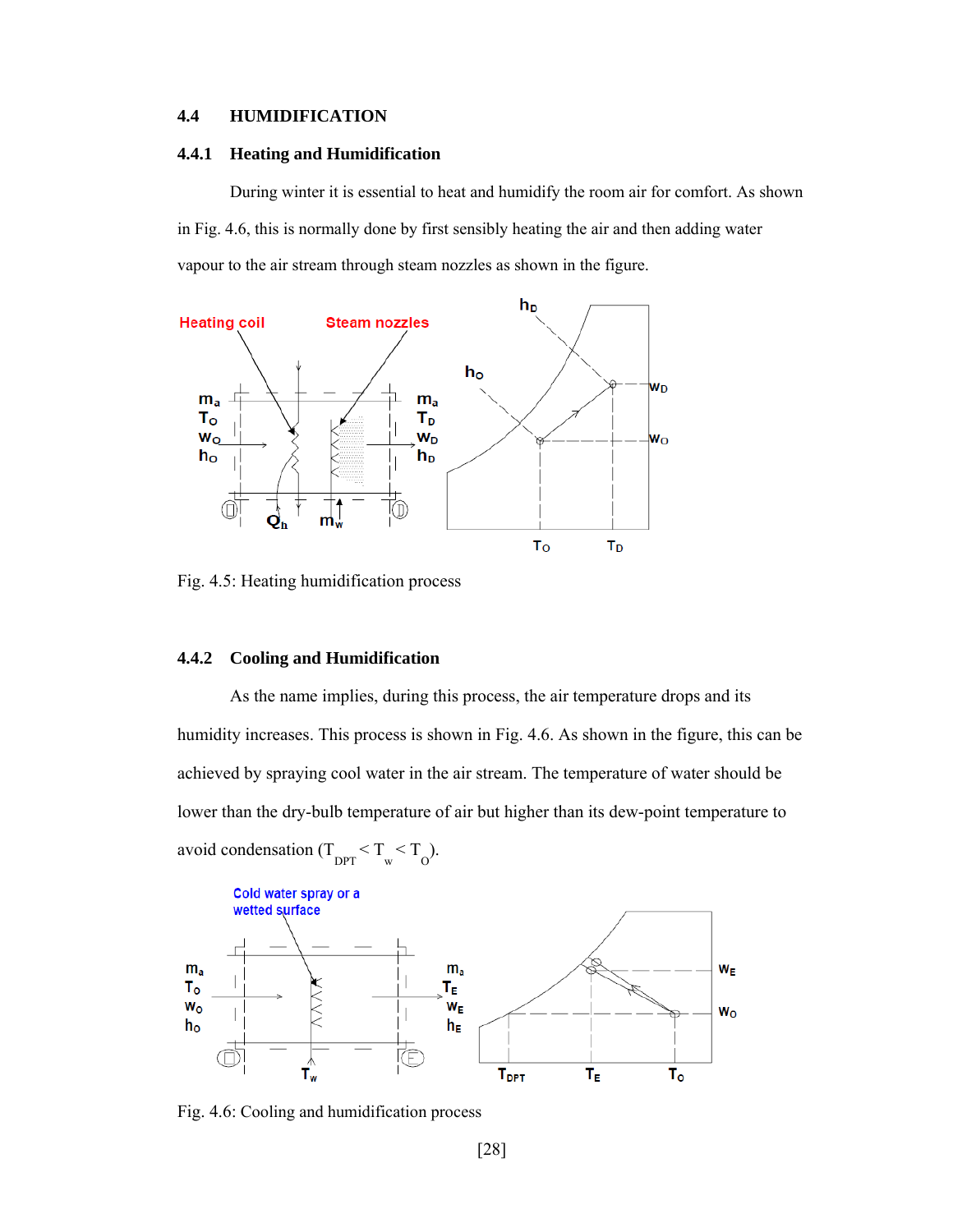It can be seen that during this process there is sensible heat transfer from air to water and latent heat transfer from water to air. Hence, the total heat transfer depends upon the water temperature. If the temperature of the water sprayed is equal to the wetbulb temperature of air, then the net transfer rate will be zero as the sensible heat transfer from air to water will be equal to latent heat transfer from water to air. If the water temperature is greater than WBT, then there will be a net heat transfer from water to air. If the water temperature is less than WBT, then the net heat transfer will be from air to water. Under a special case when the spray water is entirely recirculated and is neither heated nor cooled, the system is perfectly insulated and the make-up water is supplied at WBT, then at steady-state, the air undergoes an adiabatic saturation process, during which its WBT remains constant. The process of cooling and humidification is encountered in a wide variety of devices such as evaporative coolers, cooling towers etc.

## **4.5 AIR WASHERS**

An air washer is a device for conditioning air. As shown in Fig. 4.7, in an air washer air comes in direct contact with a spray of water and there will be an exchange of heat and mass (water vapour) between air and water. The outlet condition of air depends upon the temperature of water sprayed in the air washer. Hence, by controlling the water temperature externally, it is possible to control the outlet conditions of air, which then can be used for air conditioning purposes. In the air washer, the mean temperature of water droplets in contact with air decides the direction of heat and mass transfer.



Fig. 4.7: Air washer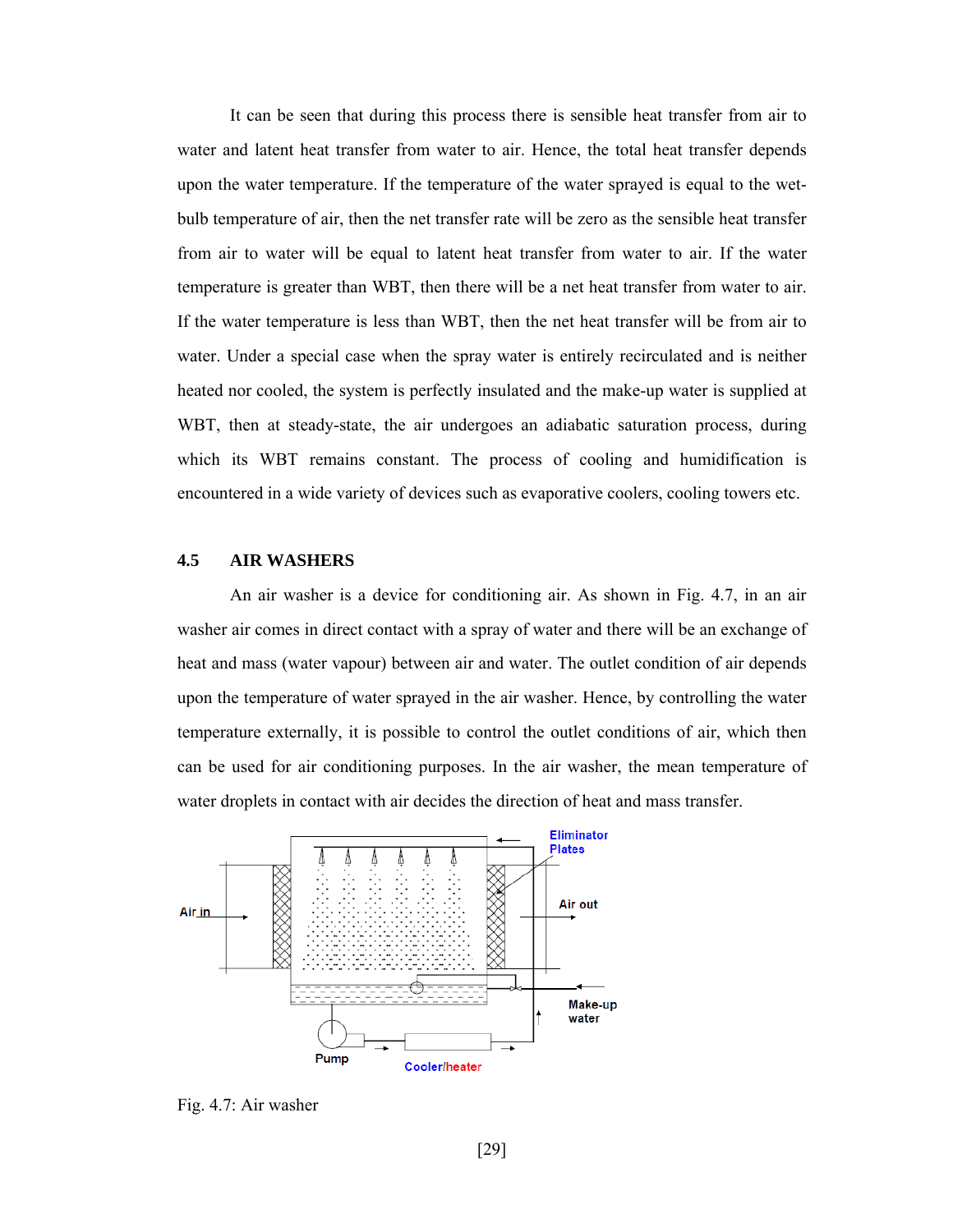# **5.0 ELECTRO-MECHANICAL CONTROLS IN REFRIGERATION AND AIR-CONDITIONING**

## **5.1 AUTOMATIC CONTROL IN RFA SYSTEMS**

In general, the design capacity of any component in refrigeration and airconditioning systems will not match the load. If the load on the refrigerant plant remains constant, there would be no need of having controls in the system, but the loads are continually changing. This means that the state maintained within the conditioned space will not stay constant and if the plant is left to run wild, the capacity will exceed the load for most of the time. Therefore, the automatic control of air-conditioning aims to satisfy the temperature and humidity design specifications throughout the year. This can be for the benefit of the thermal comfort of the occupants or a plant or process environments.

## **5.1 BASIC FUNCTIONS OF CONTROL SYSTEMS**

For the operation of air conditioning systems a wide variety of automatic a wide variety of automatic controls and many types of control systems are available. All modern air conditioning installations, even the smallest, have some automatic controls. There are many different kinds of automatic controls for air conditioning application. They can be classified or grouped in two ways:

- (i) according to their major functions
- (ii) in terms of their specific action

# **5.1.1 Classification of Automatic control in R & A According to their major function**

(a) Controls which govern the condition of the air within the space: these controls are sensing and activating devices such as thermostsats, humidistats, dampers, valves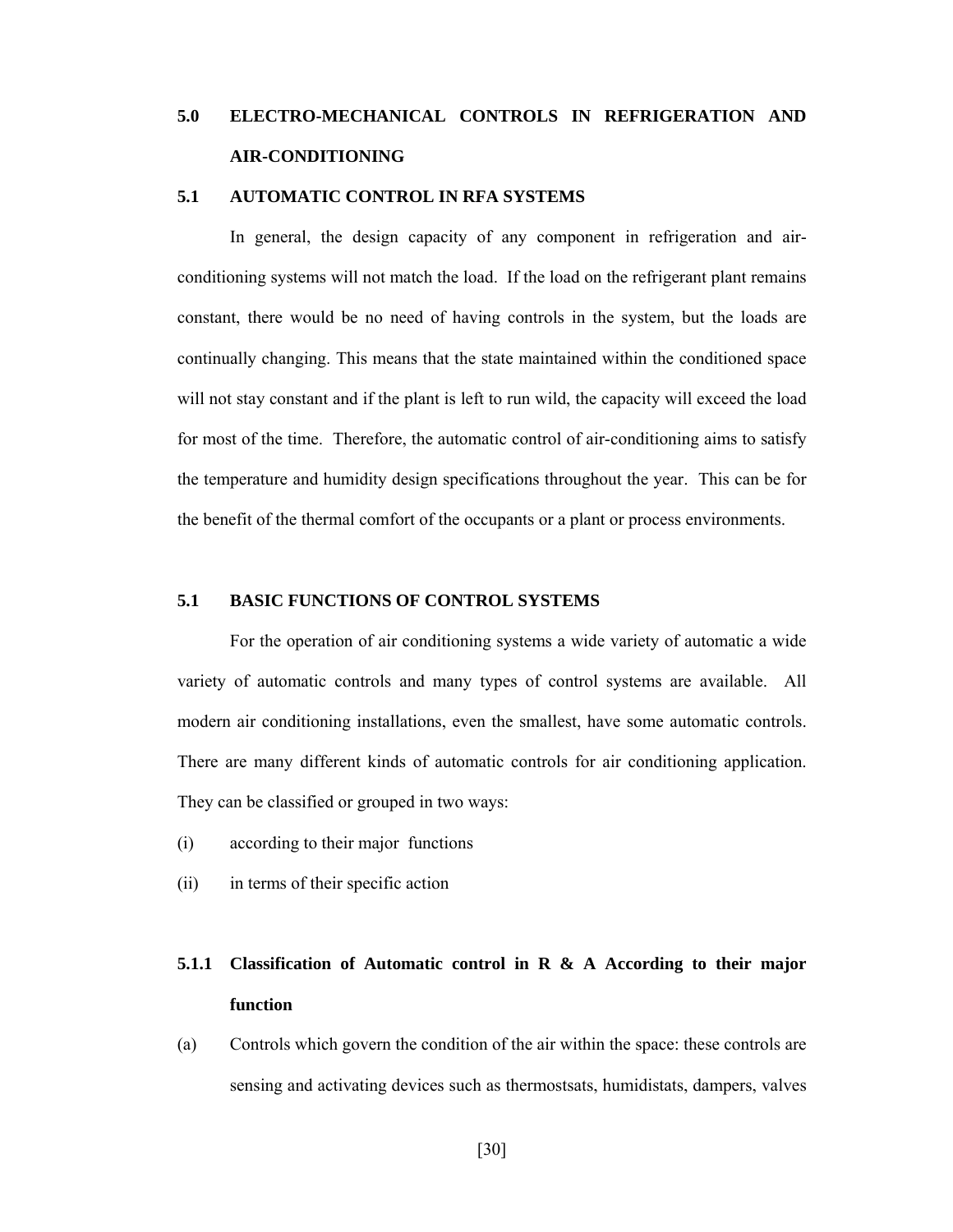and switches connected electrically or pneumatically into control systems for the purpose of keeping temperature and relative humidity in the conditioned space within the design limits. They control such variables as the temperature, pressure and flow rate of air, water, refrigerant and steam.

(b) Controls which function as protective devices: these controls act as safety devices to protect machinery from damage and also to guard against high temperatures, low temperatures and fire hazards. Examples are pressure controls, antifeeeze devices, safety valves, limit switches, oil failure switches, motor-overload protection devices, fusible link dampers, smoke sensors and the like.

(c) controls whose primary purpose is to produce economy of operation: these devices automatically reduce the amount of power, water or fuel being consumed when the load on the air-conditioning system drops below the design maximum. Examples are water-control valves or refrigeration compressors, autouloaders on compressors etc.

## **5.1.2 Classification of control in R & A in terms of their specific action**

- (a) Starting controls: they singly or sequentially start electric motors which drive compressors, fans, and pumps.
- (b) Operating controls: they may function as safety devices to protect machinery from damage by guarding against excessively high temperatures or pressures of the hazards, and they may provide capacity control for operation or starting of equipment. Examples of such controls are condensing unit high-low pressure controls, time-delay relays, freeze protection devices, temperature limit controls. Such controls provide protection and economy of operation, and match the capacities of the various components of a system.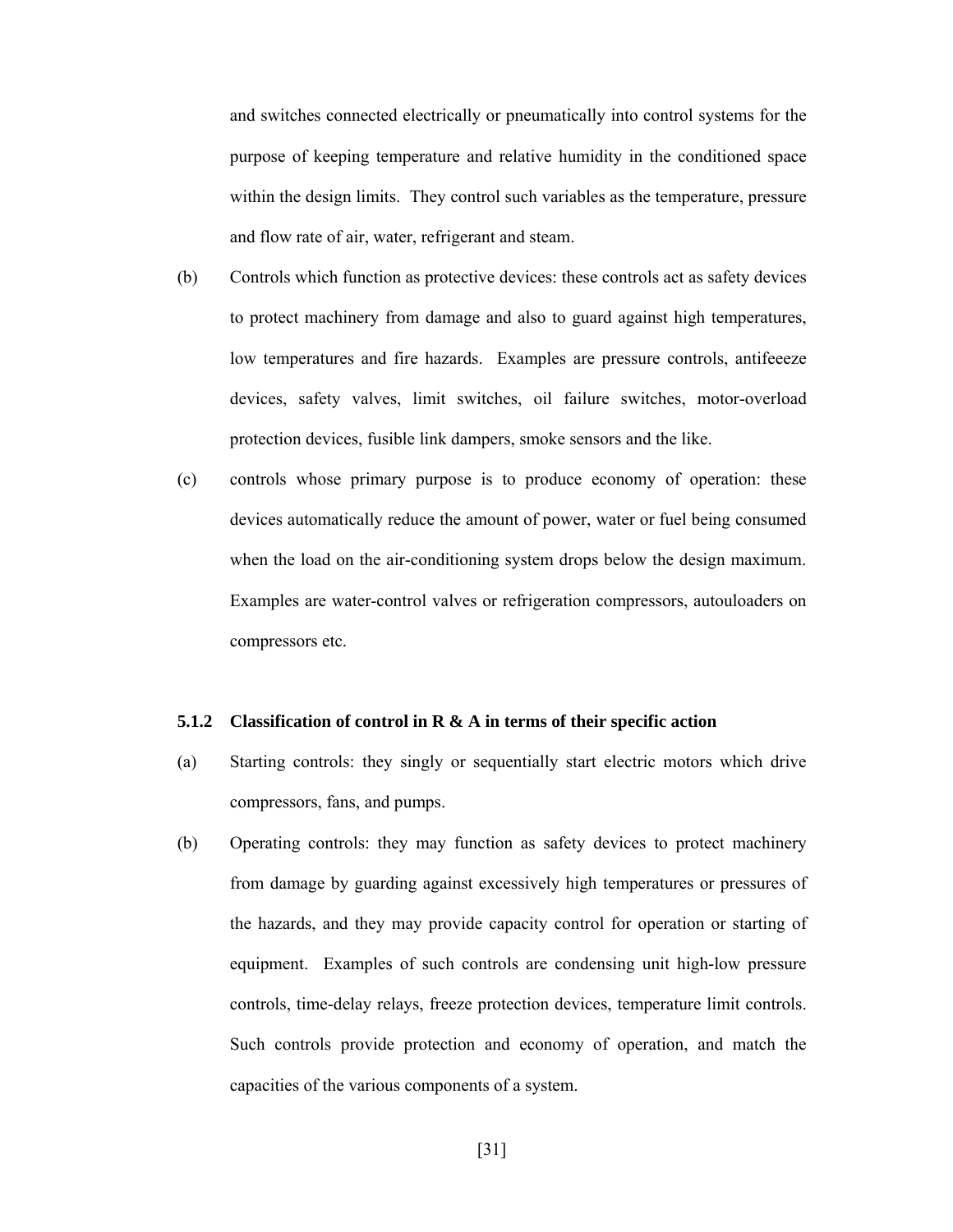(c) Space controls: they govern the condition of air in the space. Although the controls may sense temperature, pressure, or humidity, they also function to maintain the conditioned space within the design limits. These controls are sensing and actuating devices.

## **5.2 CONTROL SYSTEMS**

Control systems can be of two types

- (a) Open loop or feed forward control
- (b) Close loop or feedback control

#### **5.2.1 Open Loop Control**

 An open-loop system does not make use of negative feedback from the controlled variable, but regulates the manipulated variable in some pre-arranged manner. The system has no precise control on inside conditions, because it does not have any element to detect the variations in inside conditions and to take any correction action accordingly.

## **5.2.2 Closed Loop Control**

 A closed-loop system is one which measures a departure from the desired value of the controlled variable and feeds this information back to the device which regulates the capacity of the manipulated variable, so that corrective action may be taken (illustrated in Fig. 5.1).

The controller is that which compares the value of the controlled variable with a reference point (fixed temperature setting). In this particular circuit the controller is a thermostat. Other types of controller are humidistat and pressure controller. The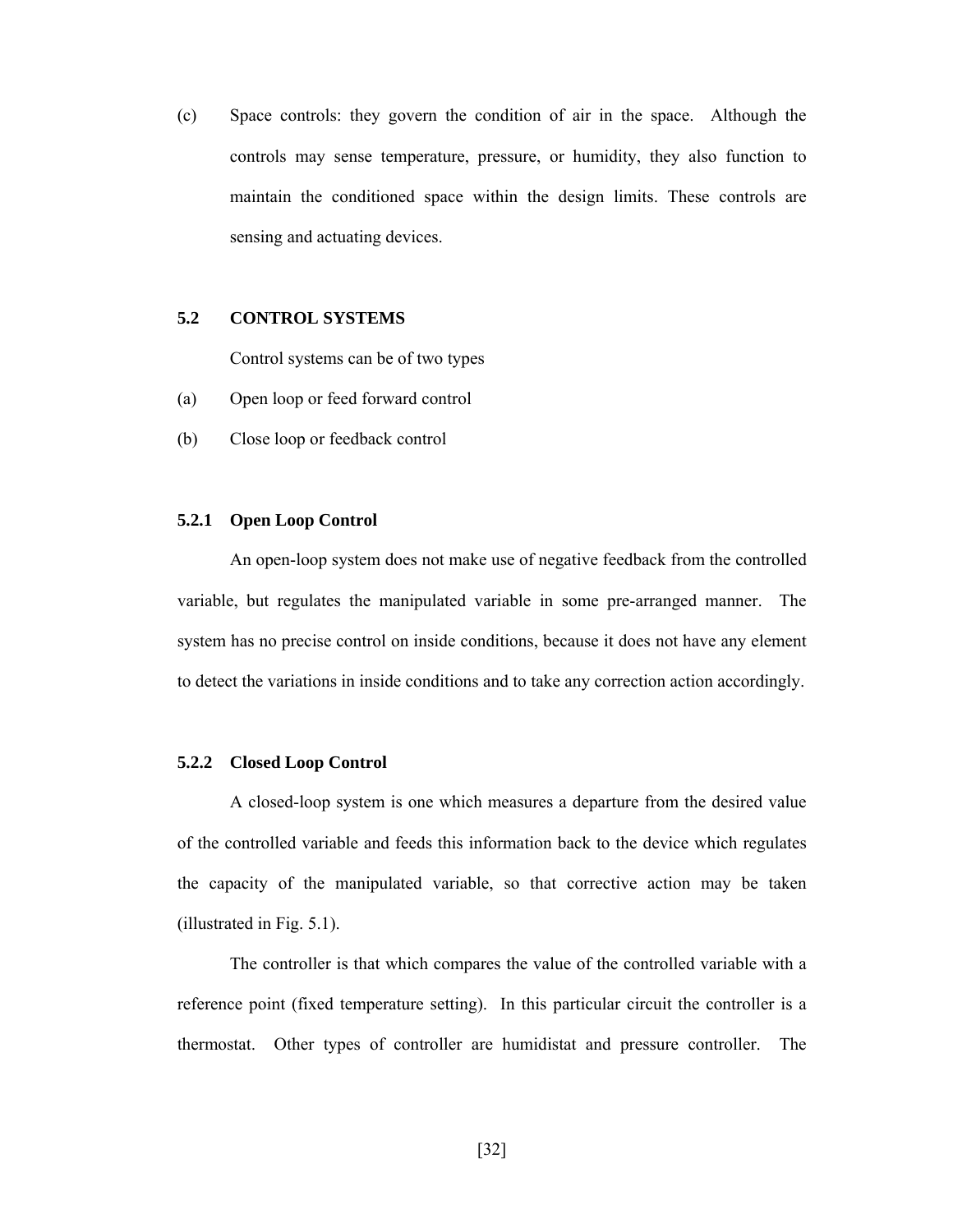controlled device reacts to the signal received from a controller and varies the flow of the control agent. Control agent is the medium manipulated by the controlled device.



Fig. 5.1. Closed loop system

# **5.3 DEFINITIONS**

The terms in common use in automatic controls are defined below:

- i. **Controlled medium:** the substance which has a physical property that is under control e.g. the air in a room.
- ii. **Controlled variable:** the quantity or physical property measured and control e.g. room air temperature.
- iii. **Manipulated variable:** the physical property or quantity regulated by the control system in order to achieve a change of capacity which will match the change of load e.g. the flow rate of chilled water through a cooler coil.
- iv. **Control agent:** the substance whose physical property or quantity is regulated by the control system e.g. the chilled water fed to a cooler coil.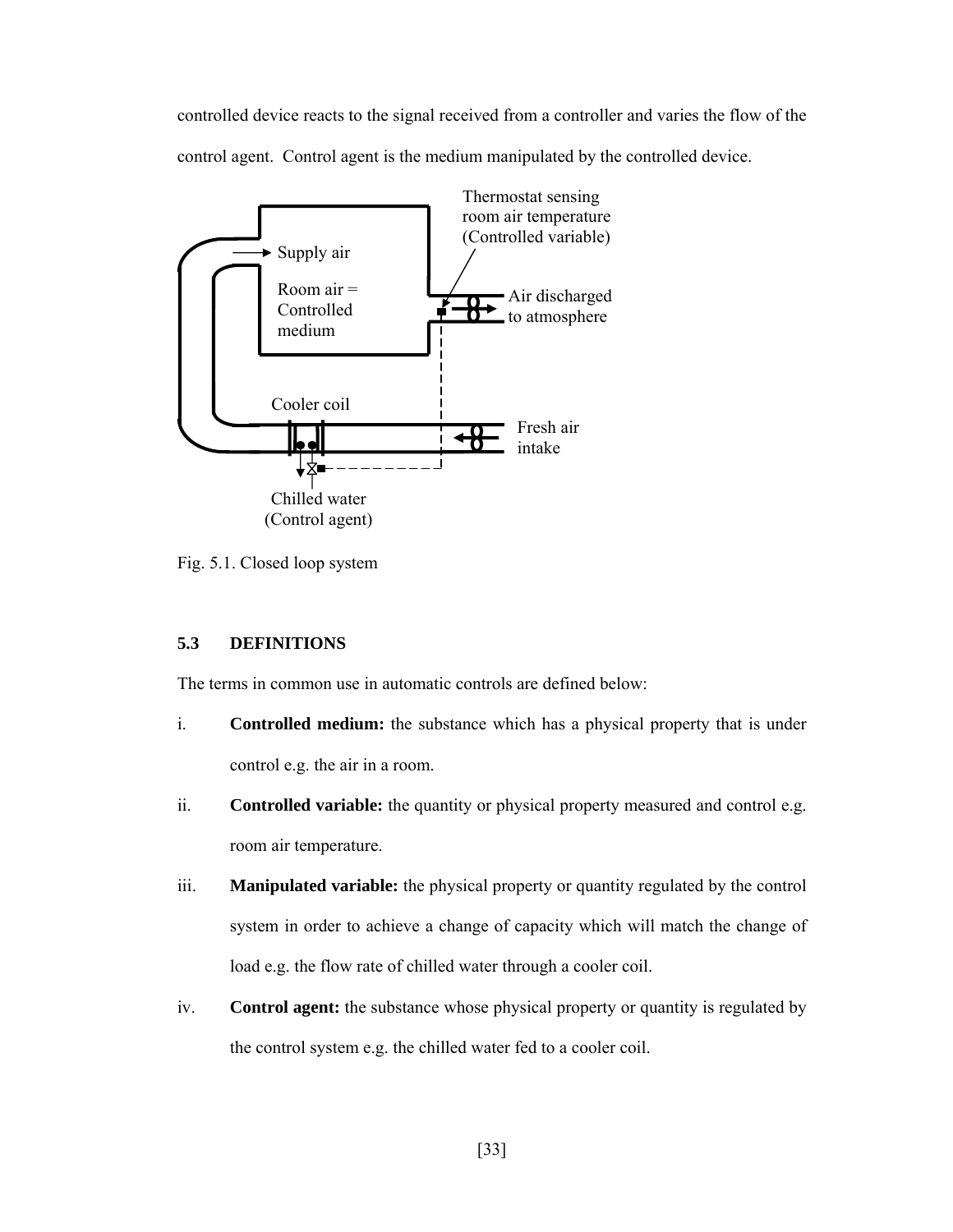- v. **Desired value:** the value of the controlled variable which it is desired that the control system will maintain.
- vi. **Set point or set value:** the value on the scale of the controller at which it is set. For example a thermostat may have its pointer set against the figure  $21^{\circ}$ C on the scale.
- vii. Control point: the value of the controlled condition which the controller is trying to maintain. This is a function of the mode of control. For example, with proportional control and a set point of  $21^{\circ}$ C at full load and only  $21^{\circ}$ C at 50 percent load.
- viii. **Deviation:** the difference between the set point and the measured value of the controlled condition, at any instant. For example, although the set point on the thermostat is  $21^{\circ}$ C, the measured value of the room air temperature may be  $19^{\circ}$ C. The deviation is then  $-2$ <sup>o</sup>C.
- ix. **Offset:** a sustained deviation caused by some inherent characteristic of the control system. For example, if the set point is  $21^{\circ}$ C and the measured room air temperature is at a steady value of  $19^{\circ}$ C for some period of time, then the offset is  $-2$ <sup>o</sup>C, for this period.
- x. **Primary Element or Measuring unit:** the part of the controller which responds to the value of the controlled condition (Detecting element) and gives a measured value of the condition (measuring element). E.g. a bimetallic strip type of thermostat.
- xi. **Final control element or correcting unit:** this is the mechanism which alters the value of the manipulated variable in response to a signal initiated at the primary element, for example, a motorized valve.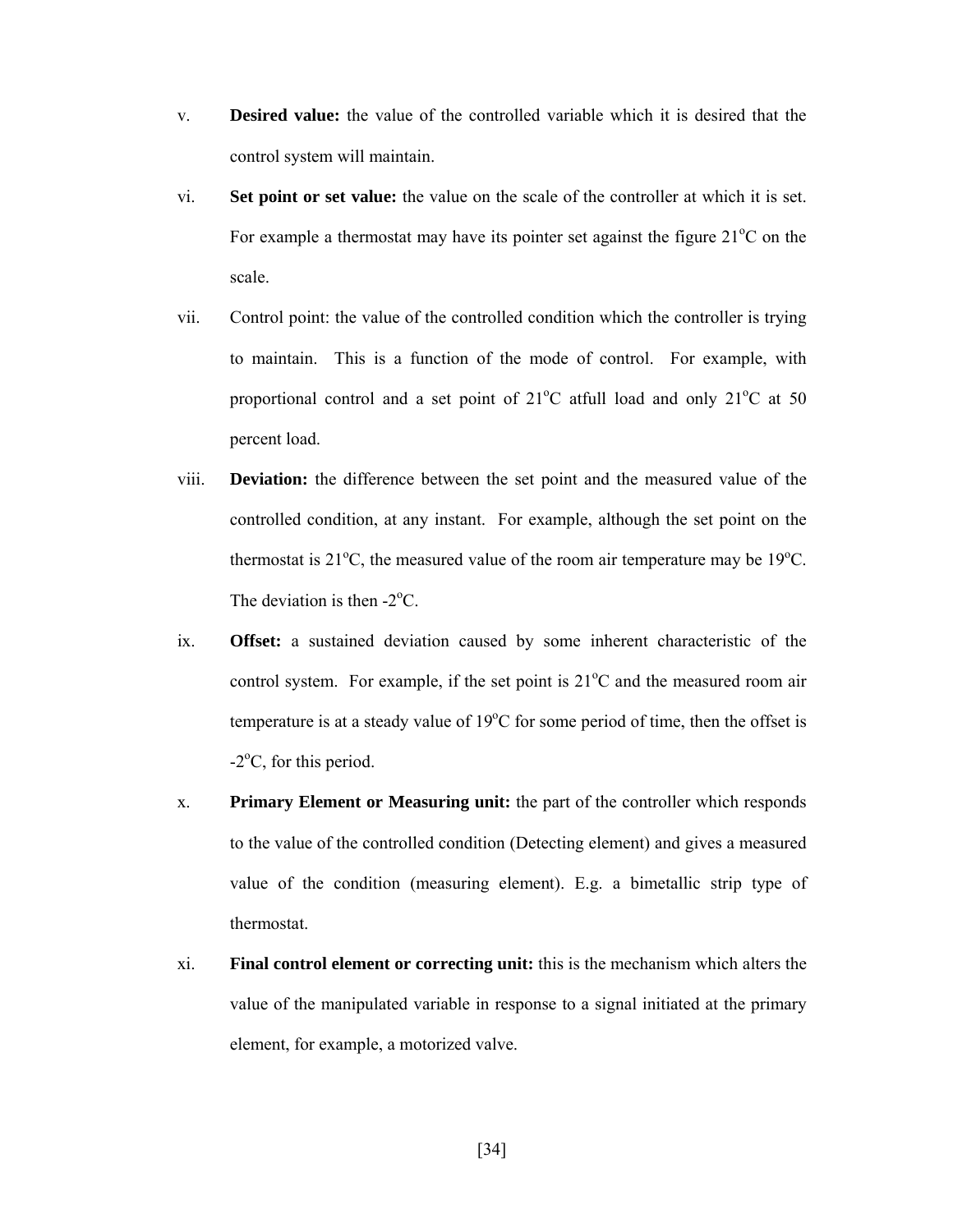- xii. **Automatic controller:** a device which compares a signal from the detecting element with the set point and, hence, initiates a corrective action to reduce the deviation e.g., a room thermostat.
- xiii. **Differential gap:** this is also termed differential. It is the smallest range of values through which the controlled variable must pass for the final control element to move from one to the other of its two possible positions. For examples, if a two-position controller has a set point of  $21^{\circ}C + 1^{\circ}C$ , then the differential gap is  $2^{\circ}$ C.
- xiv. **Proportional band:** also known as the throttling range, this is the range of values of the controlled variable which corresponds to the movement of the final control element between its extreme positions. For example, if a proportional controller has a set point of  $21^{\circ}$ C, then the proportional band is  $4^{\circ}$ C (illustrated in fig. 1.2)
- xv. **Cycling or hunting:** this is a persistent periodic change in the controlled condition which is self-induced

# **5.4 CONTROL ELEMENTS**

The Control elements for HVAC System are subdivided into four groups

- i Sensing elements (detectors)
- ii Controllers
- iii Controlled devices
- iv Auxiliary devices

## **5.4.1 SENSING ELEMENTS (DETECTORS)**

A sensing element is a device, which measures changes in the controlled variable and produces a proportional effect for use by controller. It performs the function of detection as well as measurement. Examples are:

(a) Temperature sensing elements.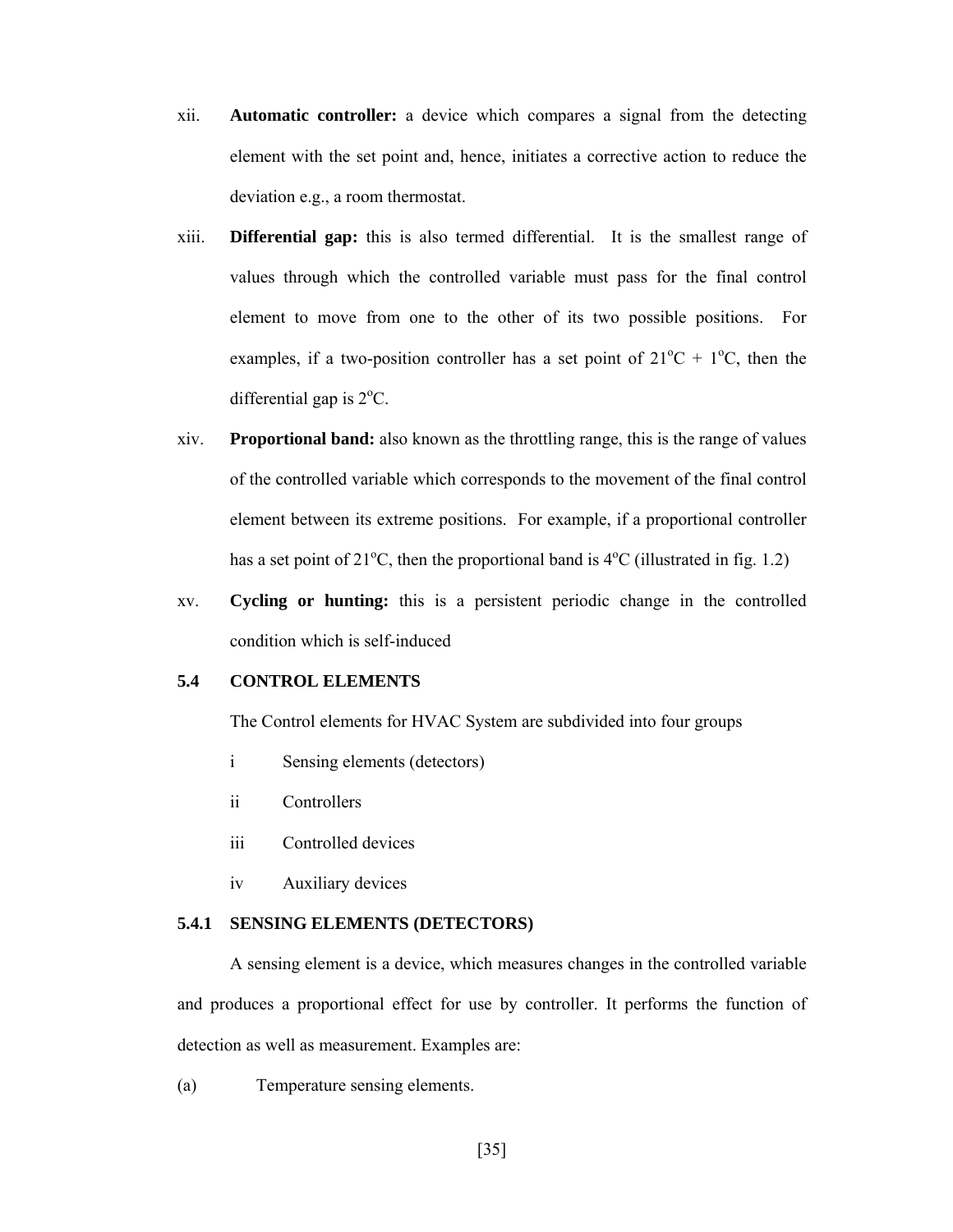(b) Humidity sensing elements.

a. Water flow rate sensing elements: It can be a orifice plate, pitot tube, ventury, flow nozzles e.t.c.

## **5.4.2 TEMPERATURE SENSING ELEMENTS**

- **(a) Contacts Thermometer:** These are mercury-in-glass thermometers with electrical contacts within the stem. A rise or fall in the height of the column of mercury makes or breaks an electrical circuit, thus providing a signal. A proper choice of thermometer with the appropriate degree of accuracy, gives a reliable, direct and precise, form of measurement, within the range  $-40^{\circ}$ C (the freezing point of mercury) to 538  $^{\circ}$ C (the softening point of glass). They are suitable for two-position control.
- **(b) Bi-metallic strip thermometers:** As the implies, pair of dis- similar metal strips is joined firmly together and their differing coefficients of thermal expansion cause the strips to bend together, making or breaking an electrical circuit, on change in temperature. Their range of suitability is from  $-180^{\circ}$ C to 420<sup>°</sup>C.
- **(c) Fluid Expansion Phials:** A phials filled with a fluid having a suitable coefficient of thermal expansion is connected by a capillary tube to a bellows or to a Bourdon tube. The latter, which is a spirally – wound tube, increase its length and unwinds as the liquid expands. This unwinding is arranged to produce a rotational movement and so operate a proportional or other controller. If a bellows is used, a linear movement is produced as the bellows fill upon liquid expansion. These devices are suitable for use in the range  $-45^{\circ}$ C to  $650^{\circ}$ C.
- **(d) Thermocouples:** When a pair of dissimilar metallic wires are joined together to form a loop, a current flows around the loop if the two junctions are at different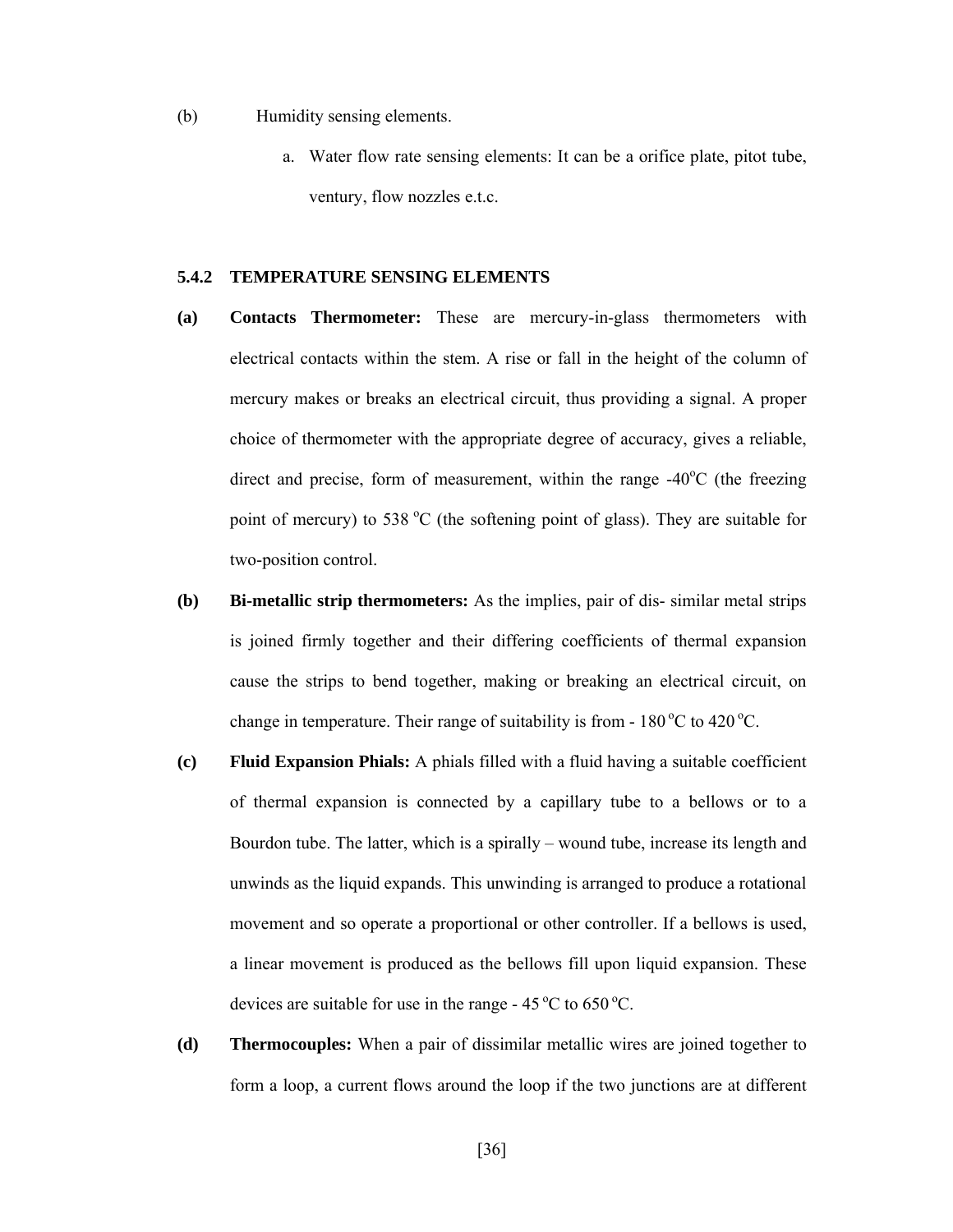temperature. The magnitude and direction of the current depend on the temperature difference and the pairing of the metals. The electrical current is used as the feedback variable. Depending on the metals used, the range of application varies from  $-260\degree$ C to  $2600\degree$ C.

- **(e) Resistance Thermometers:** The electrical resistance of a conductor varies with its temperature, and this is used to provide an accurate measurement of feedback. The range of use, depending on the material used, is from  $-265\,^{\circ}\text{C}$  to  $650\,^{\circ}\text{C}$ .
- **(f) Thermistors:** These are made of oxides of metals and give an inverse, exponential relationship between temperature and electrical resistance. Their response is non- linear but very sensitive up to  $100^{\circ}$ C.

## **5.4.3 CONTROLLERS**

Controller takes the sense or effect for detectors, compares it with the desired control condition and regulates an output signal to cause various types of control actions. This is the actualizing element to perform corrective action by minimizing the error. Controllers are essentially transducers, which convert one type of energy input into another type of energy output. There are numerous controllers, which are classified as:

- (a) Electrical\Electronic controllers
- (b) Pneumatic controllers
- (c) Transducers
- (d) Thermostats

## **5.4.4 CONTROLLED DEVICES**

Controlled devices may be (a) Automatic valves or (b) Dampers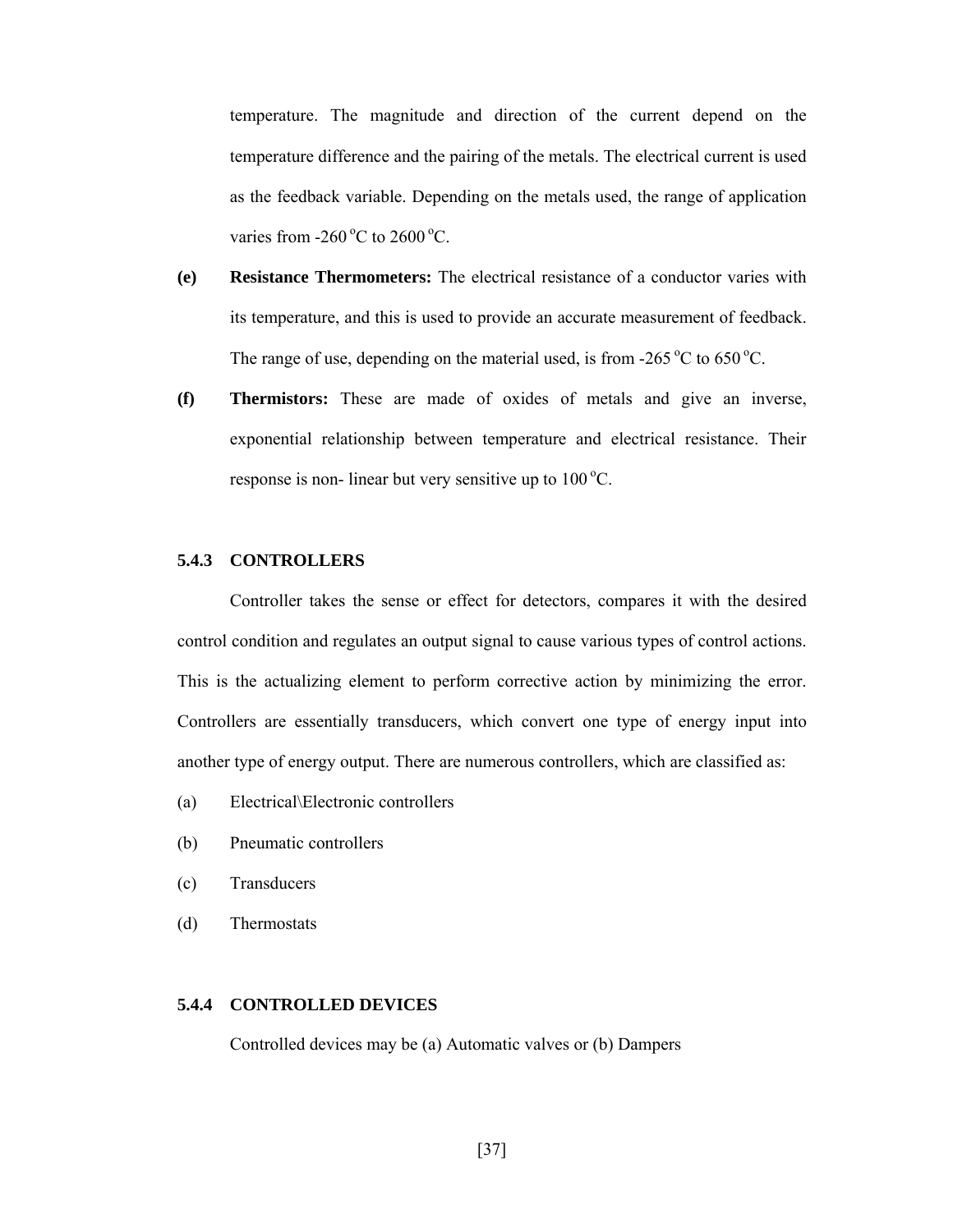#### **(a) Automatic Value**

An automatic value is designed to control the flow of steam water, chilled water, and other fluids and is having a variable orifice which is positioned by an electric or pneumatic operator in response to impulses from the controller. The functions of automatic values are:

- (i) **Single seated value:** It is designed for tight shut off.
- (ii) **Pilot piston value:** It uses the pressure of the control agent as an aid in operating the value. It is usually a single seated value and used where large forces are required for value operation.
- (iii) **Double seated or Balanced value**: It is designed so that the media pressure acting against the value disc is essentially balanced thereby reducing the force required by operator. It is widely used where fluid pressure is too high to permit single seated value to close but cannot be used where tight shut if is required.
- (iv) **Three way mixing value:** It has got two in let connections and one outlet connection and a double faced disc operating between two seats. It is used to mix two fluids.
- (v) **Butterfly value:** It consults of heavy ring en closing a disc, which rotates on an axis at or near its center and in principle similar to round single blade damper. The disc seats against a ring machined within the body or resilient liner in the body.

## **(b) Automatic Dampers**

These are designed to control the flow at air or gases and function like values in this respects. They can be further of single or multi blade design and having parallel or opposed operations.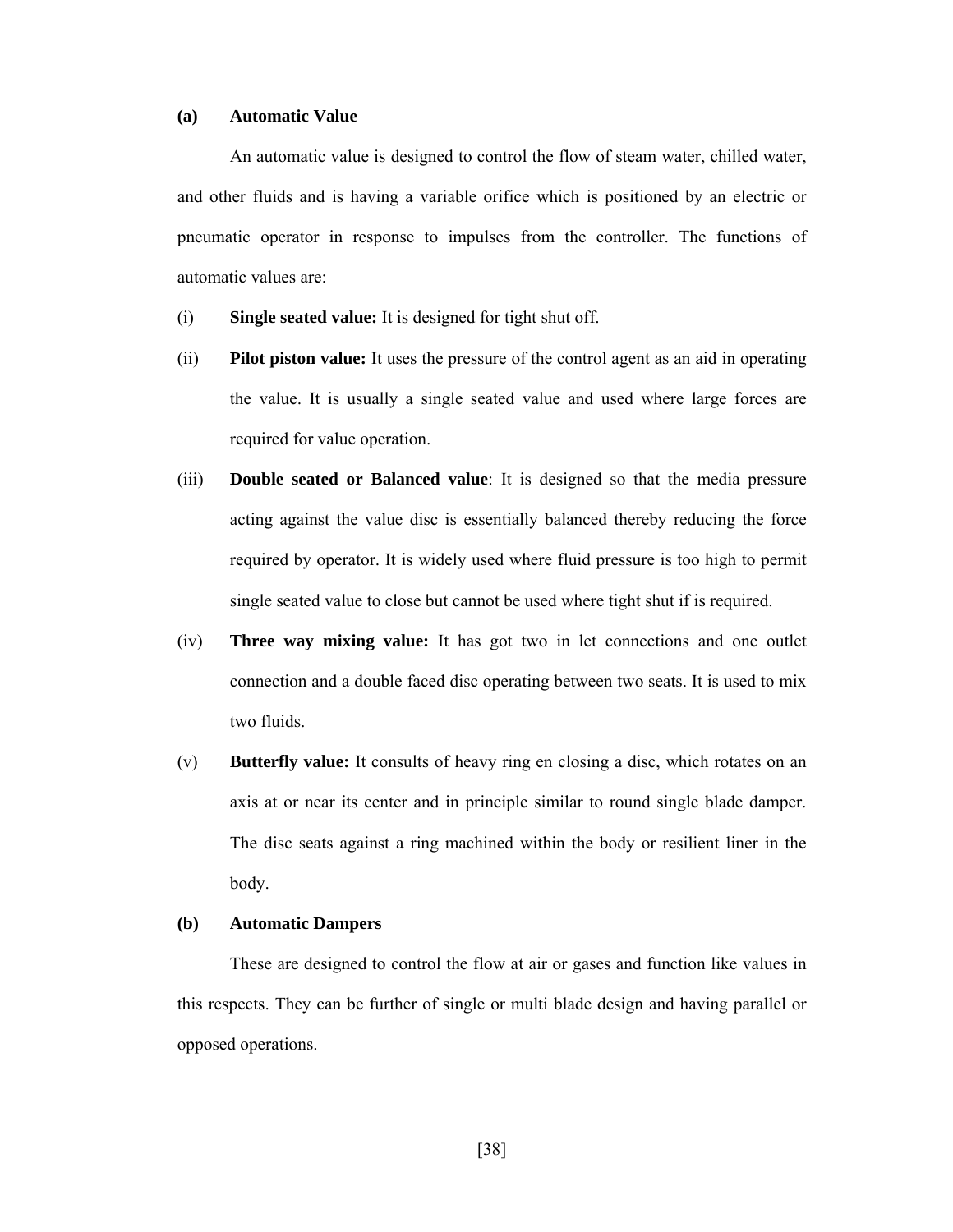## **1.5 THE MAIN CONTROL SYSTEMS**

There are five types of main control systems:

- (i) Self- acting
- (ii) Pneumatic
- (iii) Hydraulic
- (iv) Electrical
- (v) Electronic

# **5.5.1. SELF- ACTING**

With this form of system the pressure, force or displacement, produced as a signal by the measuring element, is used directly as the source of power at the final control element. A temperature-sensitive, liquid-filled phial, produces a force which may action a attached The force exerted by the expanding or contracting liquid moves the Value spindle and so its position is related to the temperature measured, without any external power supply or amplification. This form of control is simple proportional in nature and usually has a fairly wide throttling range because the temperature sensed must change sufficiently to produce the force necessary for value movement

#### **5.5.2 Pneumatic**

Compressed air is piped to each controller and the controller reduces the pressure in a manner related to the value of the controlled variable that it senses. This is achieved by bleeding some air to waste. The reduced output, or the control pressure, is then transmitted to the relevant final control element, which is caused to move as the control pressure changes.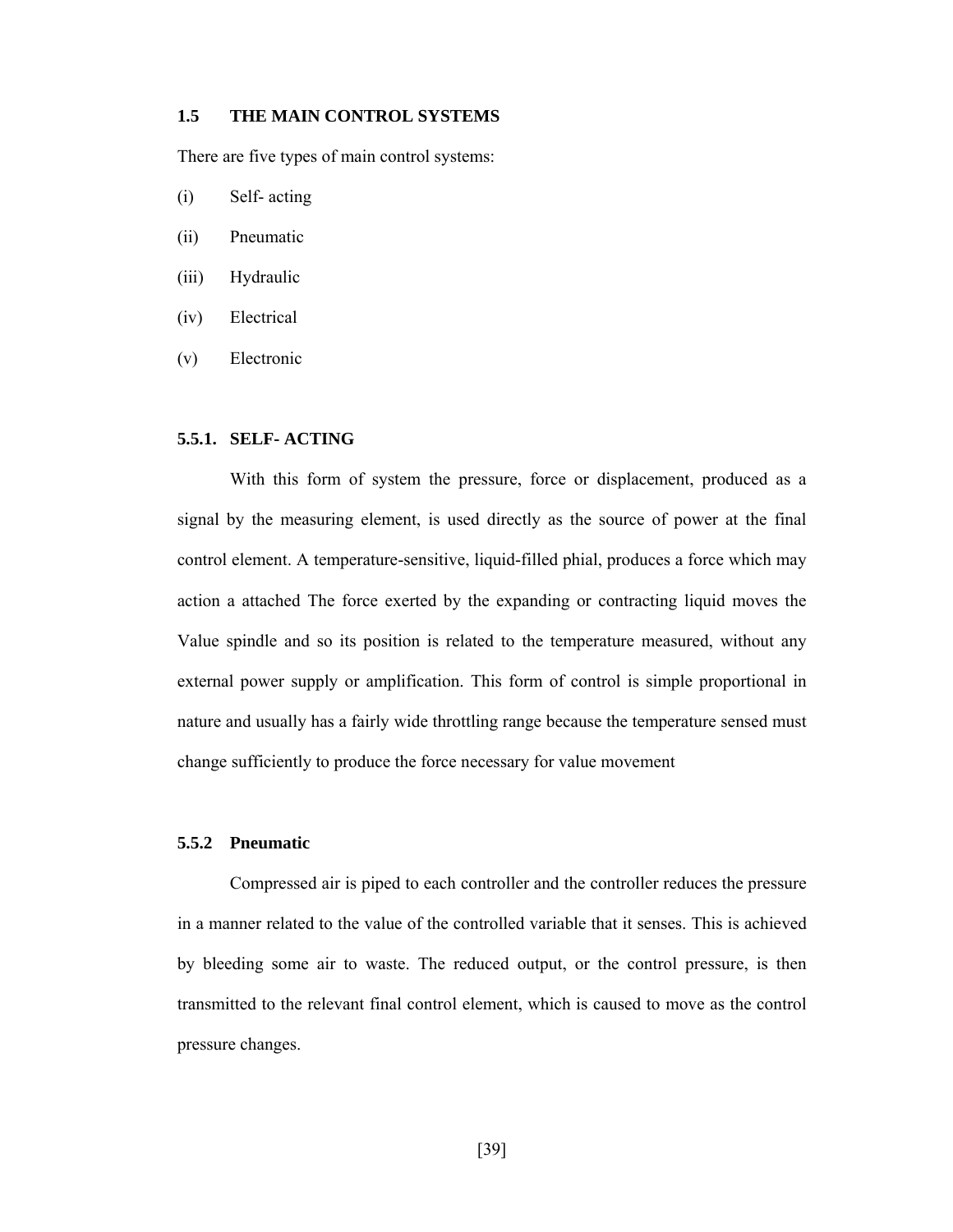#### **5.5.3 HYDRAULIC:**

This form of system is similar to the pneumatic, but oil, water, or other fluid is used to transmit the signals. Hydraulic control systems are use for higher force transmission than are pneumatics.

## **5.5.4 Electrical**

Variations in voltage are used to transmit signals and to provide the current necessary for moving the final control elements. Normally, these symptoms are used with 24 volts.

## **5.5.5 ELECTRONIC**

This system is similar to electrical type, but much smaller signal strengths are transmitted by the sensing elements (usually resistance thermometers or thermocouples for temperature control). Electronic amplifiers change the magnitude of the signals to values suitable for activating the final control elements.

## **5.6 METHODS OF CONTROL**

There are three methods of control in common use in air-conditioning: (i) two position (ii) proportional and to a lesser extent (iii) floating. All are capable of sophistication, aimed at improvement, whereby offset is reduced or stability enhanced. The form of control chosen must-suit the application.

## **5.6.1 SIMPLE TWO-POSITION CONTROL**

There are only two valves of the manipulated variable: maximum and zero. The sensing element switches on full capacity when the temperature falls to say, the lower value of the differential and switches the capacity to zero when the upper value of the differential is reached.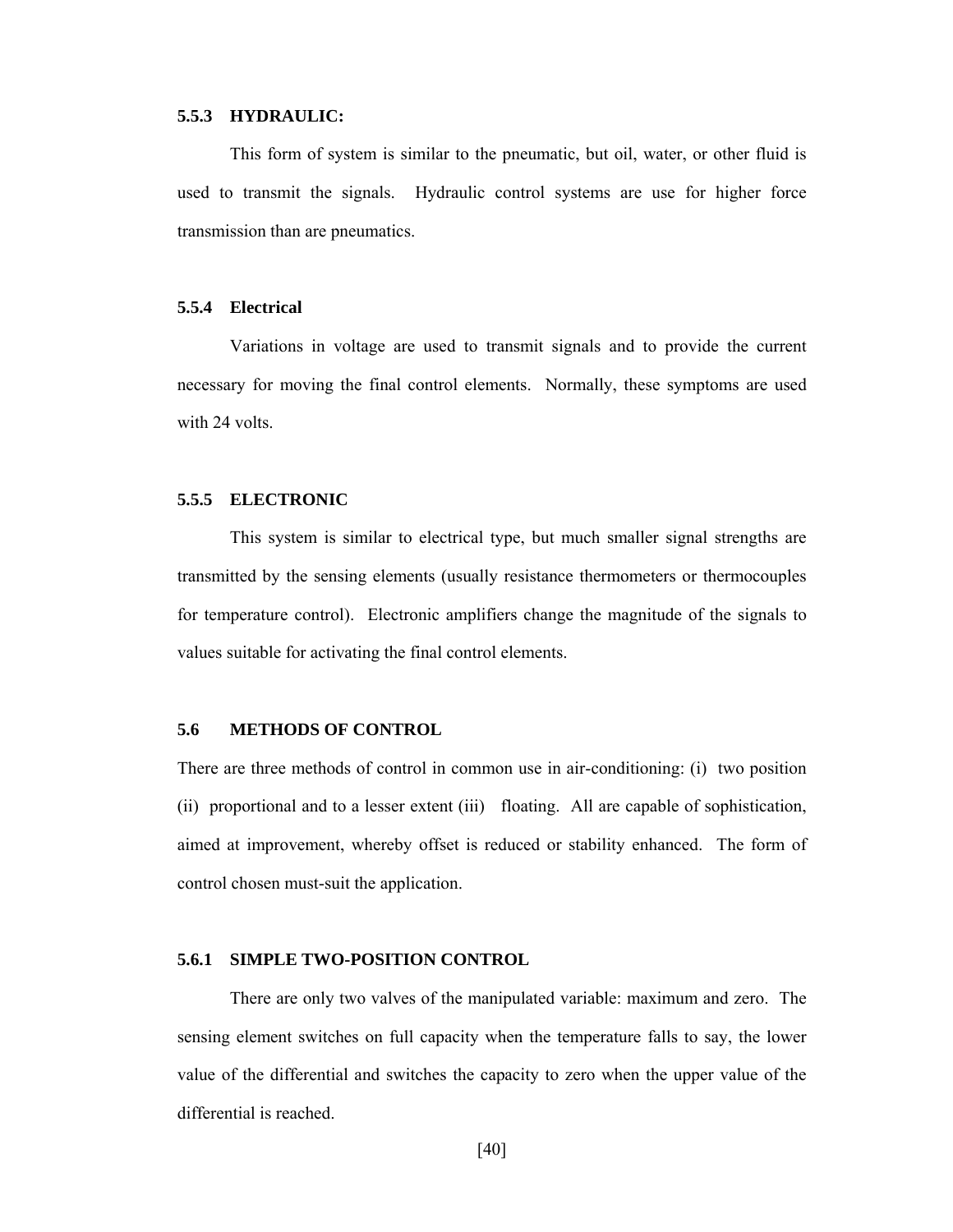#### **5.6.2 SIMPLE PROPORTIONAL CONTROL**

If the output signal from the controller is directly proportional to the deviation, then the control action is termed simple proportional. If this output signal is used to vary the position of a modulating value, then there is one and only one position of the valve for each value of the controlled variable. Offset is thus an inherent feature of simple proportional control. Only when the valve is half open will the valve of the controlled variable equal the set point. At all other times there will be a deviation, when the load is a maximum the deviation will be greatest in one direction, and vice-versa.

# **5.6.3 FLOATING ACTION**

Floating control is a so-called because the final control element floats in a fixed position as long as the valve of the controlled variable lies between two chosen limits. When the value of the controlled variable reaches the upper of these limits, the final control element is activated to open, say, at a constant rate. Suppose that the value of the controlled variable then starts to fall in response to this movement of the final control element. When it falls back to the value of the upper limit, movement of the final control element is stopped and it stays in its new position partly open. It remains in this position until the controlled condition again reaches a value equal to one of the limits.

## **5.7 FUNCTION OF CONTROL ELEMENTS**

The various automatic controls in the air conditioning and refrigerator system are incorporated to achieve the following functions among others:

- (i) The automatic control elements are required to star and stop air conditioning and refrigeration equipment without manual operation.
- (ii) They are to maintain stable or constants with a controllable device